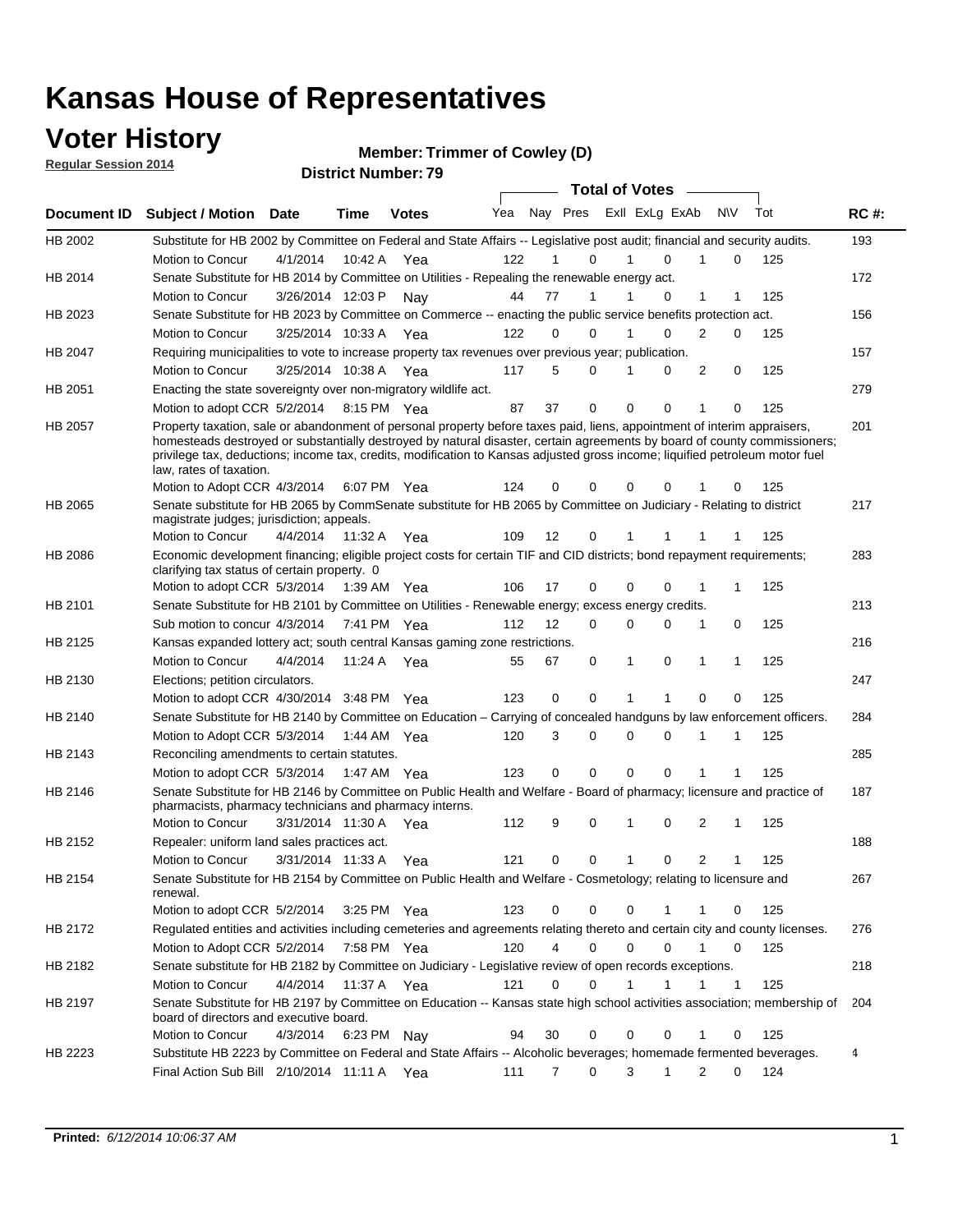### **Voter History**

| <b>VULGI THISLUI Y</b><br><b>Regular Session 2014</b> |                                                                                                                                                                                                                   | <b>Member: Trimmer of Cowley (D)</b><br><b>District Number: 79</b> |                              |                  |  |              |  |                |  |     |     |  |             |
|-------------------------------------------------------|-------------------------------------------------------------------------------------------------------------------------------------------------------------------------------------------------------------------|--------------------------------------------------------------------|------------------------------|------------------|--|--------------|--|----------------|--|-----|-----|--|-------------|
|                                                       |                                                                                                                                                                                                                   |                                                                    |                              | Total of Votes – |  |              |  |                |  |     |     |  |             |
|                                                       | Document ID Subject / Motion Date                                                                                                                                                                                 | Time                                                               | <b>Votes</b>                 |                  |  | Yea Nav Pres |  | ExII ExLg ExAb |  | N\V | Tot |  | <b>RC#:</b> |
| HB 2223                                               | Substitute for HB 2223 by Committee on Federal and State Affairs—Alcoholic beverages; homemade fermented beverages;<br>microbrewery gallonage expanded; liquor license length of citizenship.<br>Motion to Concur |                                                                    | $A/3/201A$ 6.27 DM $V_{0.0}$ | 115              |  |              |  |                |  |     |     |  | 205         |

|                | microbrewery gallonage expanded; liquor license length of citizenship.                                                                                                                                                                                                                                                                                                                                                                                                                                                                                                                                                                                                                                                                                                                                                                                              |                       |             |     |     |              |          |              |             |                |    |     |     |
|----------------|---------------------------------------------------------------------------------------------------------------------------------------------------------------------------------------------------------------------------------------------------------------------------------------------------------------------------------------------------------------------------------------------------------------------------------------------------------------------------------------------------------------------------------------------------------------------------------------------------------------------------------------------------------------------------------------------------------------------------------------------------------------------------------------------------------------------------------------------------------------------|-----------------------|-------------|-----|-----|--------------|----------|--------------|-------------|----------------|----|-----|-----|
|                | Motion to Concur                                                                                                                                                                                                                                                                                                                                                                                                                                                                                                                                                                                                                                                                                                                                                                                                                                                    | 4/3/2014              | 6:27 PM Yea |     | 115 | 9            | 0        | 0            | 0           |                | 0  | 125 |     |
| HB 2231        | Senate Substitute for Substitute for HB 2231 by Committee on Ways and Means - Appropriations for FY 2014, FY 2015, FY<br>2016, FY 2017 and FY 2018 for various state agencies; capital improvement projects; claims against the state.                                                                                                                                                                                                                                                                                                                                                                                                                                                                                                                                                                                                                              |                       |             |     |     |              |          |              |             |                |    |     | 282 |
|                | Motion to adopt CCR 5/2/2014 9:48 PM Nay                                                                                                                                                                                                                                                                                                                                                                                                                                                                                                                                                                                                                                                                                                                                                                                                                            |                       |             |     | 70  | 54           | 0        | 0            | 0           | 1              | 0  | 125 |     |
| HB 2246        | Substitute for HB 2246 by Committee on Commerce, Labor and Economic Development - Peer review for certain licensed<br>technical professions.                                                                                                                                                                                                                                                                                                                                                                                                                                                                                                                                                                                                                                                                                                                        |                       |             |     |     |              |          |              |             |                |    |     | 38  |
|                | EFA Sub Bill                                                                                                                                                                                                                                                                                                                                                                                                                                                                                                                                                                                                                                                                                                                                                                                                                                                        | 2/21/2014 1:34 PM Yea |             |     | 120 | 0            | 0        |              | 0           | $\overline{2}$ | 1  | 124 |     |
| HB 2246        | Substitute for HB 2246 by Committee on Commerce, Labor and Economic Development - Peer review for certain licensed<br>technical professions.                                                                                                                                                                                                                                                                                                                                                                                                                                                                                                                                                                                                                                                                                                                        |                       |             |     |     |              |          |              |             |                |    |     | 260 |
|                | <b>Motion to Concur</b>                                                                                                                                                                                                                                                                                                                                                                                                                                                                                                                                                                                                                                                                                                                                                                                                                                             | 5/2/2014              | 11:40 A Yea |     | 124 | 0            | $\Omega$ | $\mathbf 0$  |             | $\Omega$       | 0  | 125 |     |
| <b>HB 2272</b> | Kansas expanded lottery act; southeast Kansas gaming zone; privilege fee and investment threshold amount reduced.                                                                                                                                                                                                                                                                                                                                                                                                                                                                                                                                                                                                                                                                                                                                                   |                       |             |     |     |              |          |              |             |                |    |     | 200 |
|                | Motion to Concur                                                                                                                                                                                                                                                                                                                                                                                                                                                                                                                                                                                                                                                                                                                                                                                                                                                    | 4/2/2014              | 4:18 PM Yea |     | 84  | 36           | 0        | 0            | $\Omega$    |                | 4  | 125 |     |
| HB 2296        | Campaign finance; permitted uses of campaign funds; increased exemption amount for certain candidates; contributor<br>information; lobbyist filings.                                                                                                                                                                                                                                                                                                                                                                                                                                                                                                                                                                                                                                                                                                                |                       |             |     |     |              |          |              |             |                |    |     | 248 |
|                | Motion to adopt CCR 4/30/2014 3:53 PM Yea                                                                                                                                                                                                                                                                                                                                                                                                                                                                                                                                                                                                                                                                                                                                                                                                                           |                       |             |     | 119 | 4            | 0        |              |             | 0              | 0  | 125 |     |
| HB 2296        | Campaign finance; permitted uses of campaign funds; increased exemption amount for certain candidates; contributor<br>information; lobbyist filings.                                                                                                                                                                                                                                                                                                                                                                                                                                                                                                                                                                                                                                                                                                                |                       |             |     |     |              |          |              |             |                |    |     | 287 |
|                | Motion to Override<br>Veto                                                                                                                                                                                                                                                                                                                                                                                                                                                                                                                                                                                                                                                                                                                                                                                                                                          | 5/30/2014 10:24 A Yea |             |     | 96  | 5            | 0        | $\mathbf 0$  | $\Omega$    | 0              | 24 | 125 |     |
| <b>HB 2298</b> | Senate Sub for HB 2298 by Committee on Judiciary - Uniform controlled substances act. Senate Sub for HB 2298 by<br>Committee on Judiciary - Uniform controlled substances act.                                                                                                                                                                                                                                                                                                                                                                                                                                                                                                                                                                                                                                                                                      |                       |             |     |     |              |          |              |             |                |    |     | 209 |
|                | Motion to Concur                                                                                                                                                                                                                                                                                                                                                                                                                                                                                                                                                                                                                                                                                                                                                                                                                                                    | 4/3/2014              | 6:40 PM Yea |     | 123 | 1            | 0        | 0            | 0           | 1              | 0  | 125 |     |
| HB 2303        | Relating to driver's license fees; driving under the influence equipment fund.                                                                                                                                                                                                                                                                                                                                                                                                                                                                                                                                                                                                                                                                                                                                                                                      |                       |             |     |     |              |          |              |             |                |    |     | 1   |
|                | Motion to adopt CCR 1/22/2014 11:45 A Yea                                                                                                                                                                                                                                                                                                                                                                                                                                                                                                                                                                                                                                                                                                                                                                                                                           |                       |             |     | 109 | 11           | 0        | $\mathbf{1}$ | 0           | 4              | 0  | 125 |     |
| HB 2312        | Local governments; investment of idle funds; changes.                                                                                                                                                                                                                                                                                                                                                                                                                                                                                                                                                                                                                                                                                                                                                                                                               |                       |             |     |     |              |          |              |             |                |    |     | 253 |
|                | Motion to Concur                                                                                                                                                                                                                                                                                                                                                                                                                                                                                                                                                                                                                                                                                                                                                                                                                                                    | 5/1/2014              | 4:31 PM Yea |     | 123 | 2            | 0        | $\mathbf 0$  | $\mathbf 0$ | $\mathbf 0$    | 0  | 125 |     |
| HB 2338        | Substitute for HB 2338 by Committee on Ways and Means - Judicial branch; supplemental appropriation for fiscal year 2015,<br>judiciary operations; increasing various docket fees and creating new docket fees; annually, allowing the allocation of a budget<br>for each judicial district court operations, chief judge would have the authority to expend funds as necessary to carry out the<br>functions of such district if such chief judge elected to do so, including establishing what court personnel are necessary and<br>their compensation; district court judges in judicial district elect chief judge and court of appeals judges elect chief judge of the<br>court of appeals; district judge and district magistrate judge vacancies; statutory authority for longevity bonus for judicial<br>branch employees repealed; nonseverability clause. |                       |             |     |     |              |          |              |             |                |    |     | 229 |
|                | Motion to Adopt CCR 4/4/2014                                                                                                                                                                                                                                                                                                                                                                                                                                                                                                                                                                                                                                                                                                                                                                                                                                        |                       | 7:17 PM Nav |     | 66  | 57           | 0        | 0            | 0           | $\overline{2}$ | 0  | 125 |     |
| HB 2378        | Senate Substitute for HB 2378 by Committee on Assessment and Taxation - Providing sales tax exemption for sales of certain 189<br>machinery and equipment used for surface mining activities.                                                                                                                                                                                                                                                                                                                                                                                                                                                                                                                                                                                                                                                                       |                       |             |     |     |              |          |              |             |                |    |     |     |
|                | Motion to Concur                                                                                                                                                                                                                                                                                                                                                                                                                                                                                                                                                                                                                                                                                                                                                                                                                                                    | 3/31/2014 11:35 A     |             | Yea | 117 | 4            | 0        |              | 0           | 2              |    | 125 |     |
| HB 2389        | Senate Substitute for HB 2389 by Committee on Judiciary - Crimes and criminal procedure; mistreatment of a dependent adult 277<br>or an elder person; RICO; warrants; discharge of certain persons; appeals.<br>Motion to Adopt CCR 5/2/2014                                                                                                                                                                                                                                                                                                                                                                                                                                                                                                                                                                                                                        |                       | 8:05 PM Yea |     | 123 | 1            | 0        | 0            | 0           |                | 0  | 125 |     |
| HB 2398        | Relating to the Kansas revised limited liability company act.                                                                                                                                                                                                                                                                                                                                                                                                                                                                                                                                                                                                                                                                                                                                                                                                       |                       |             |     |     |              |          |              |             |                |    |     | 28  |
|                | <b>Final Action</b><br>Amended                                                                                                                                                                                                                                                                                                                                                                                                                                                                                                                                                                                                                                                                                                                                                                                                                                      | 2/21/2014 11:13 A Yea |             |     | 120 | $\mathbf{1}$ | 0        | $\mathbf{1}$ | 0           | $\overline{c}$ | 0  | 124 |     |
| HB 2402        | National day of the cowboy.                                                                                                                                                                                                                                                                                                                                                                                                                                                                                                                                                                                                                                                                                                                                                                                                                                         |                       |             |     |     |              |          |              |             |                |    |     | 163 |
|                | <b>Final Action</b>                                                                                                                                                                                                                                                                                                                                                                                                                                                                                                                                                                                                                                                                                                                                                                                                                                                 | 3/26/2014 10:55 A Yea |             |     | 116 | 7            | 0        | $\mathbf{1}$ | 0           | $\mathbf{1}$   | 0  | 125 |     |
| HB 2417        | Expansion of rural opportunity zones.                                                                                                                                                                                                                                                                                                                                                                                                                                                                                                                                                                                                                                                                                                                                                                                                                               |                       |             |     |     |              |          |              |             |                |    |     | 61  |
|                | Final Action<br>Amended                                                                                                                                                                                                                                                                                                                                                                                                                                                                                                                                                                                                                                                                                                                                                                                                                                             | 2/27/2014 10:16 A Yea |             |     | 104 | 19           | 0        | 0            | 0           | $\mathbf{1}$   | 0  | 124 |     |
| HB 2418        | Adult care home licensure act; removal of outdated rule and regulation reference.                                                                                                                                                                                                                                                                                                                                                                                                                                                                                                                                                                                                                                                                                                                                                                                   |                       |             |     |     |              |          |              |             |                |    |     | 6   |
|                | <b>Final Action</b>                                                                                                                                                                                                                                                                                                                                                                                                                                                                                                                                                                                                                                                                                                                                                                                                                                                 | 2/12/2014 11:20 A Yea |             |     | 121 | 0            | 0        | $\mathbf{1}$ | 0           | $\overline{2}$ | 0  | 124 |     |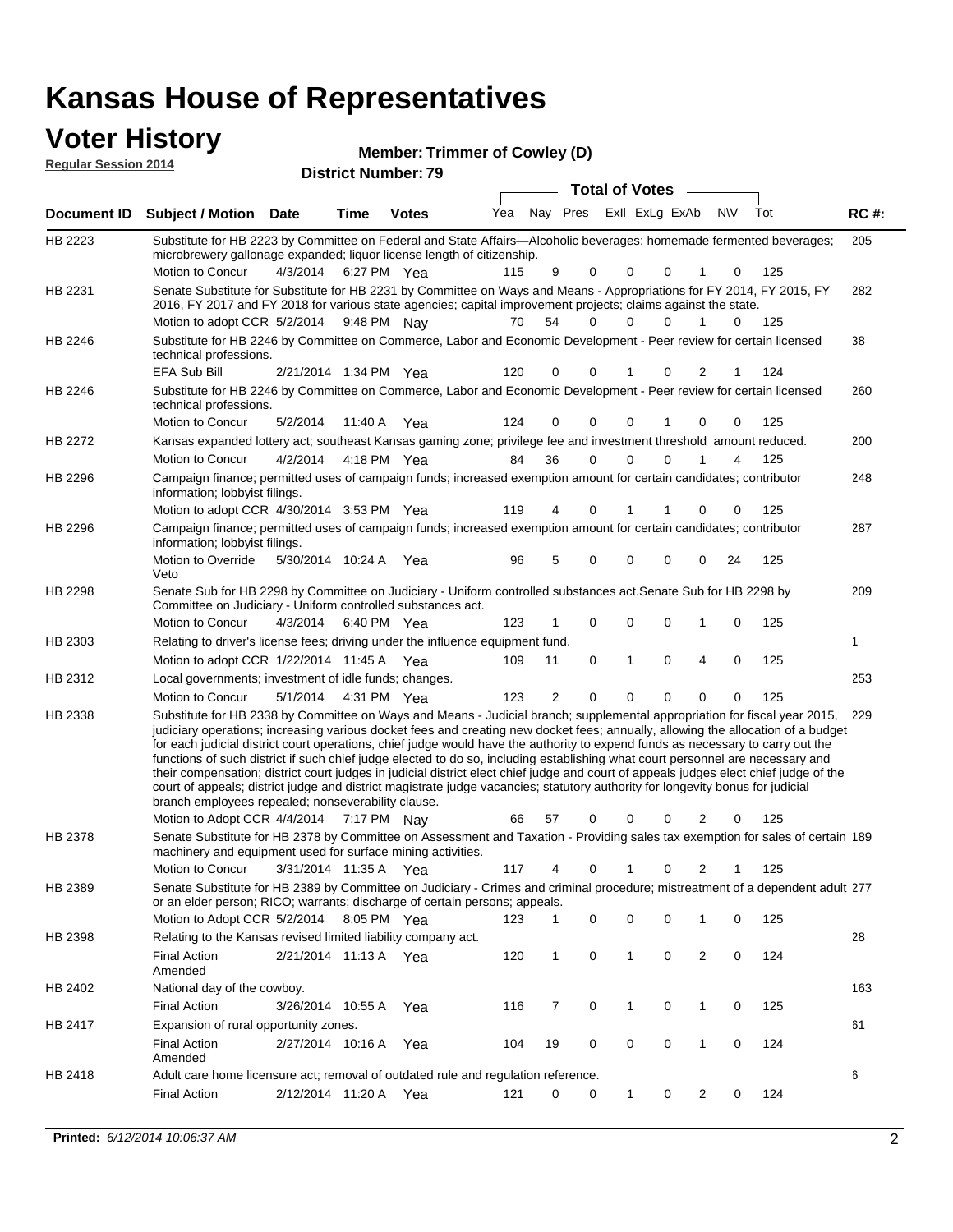### **Voter History**

**Regular Session 2014**

#### **Member: Trimmer of Cowley (D)**

|                                                                                                 |                                                                                                                                                                                                                                                                                                                                                      |                       |         |              |     |          |             | <b>Total of Votes</b> |             |                |              |     |             |
|-------------------------------------------------------------------------------------------------|------------------------------------------------------------------------------------------------------------------------------------------------------------------------------------------------------------------------------------------------------------------------------------------------------------------------------------------------------|-----------------------|---------|--------------|-----|----------|-------------|-----------------------|-------------|----------------|--------------|-----|-------------|
| Document ID                                                                                     | <b>Subject / Motion Date</b>                                                                                                                                                                                                                                                                                                                         |                       | Time    | <b>Votes</b> | Yea | Nay Pres |             | Exll ExLg ExAb        |             |                | N\V          | Tot | <b>RC#:</b> |
| HB 2418                                                                                         | Kansas department for aging and disability services; adult care homes                                                                                                                                                                                                                                                                                |                       |         |              |     |          |             |                       |             |                |              |     | 221         |
|                                                                                                 | Motion to Concur                                                                                                                                                                                                                                                                                                                                     | 4/4/2014              | 11:49 A | Yea          | 122 | 0        | 0           | 1                     | 1           | 1              | 0            | 125 |             |
| HB 2419                                                                                         | City annexation; fire district territory; detachment.                                                                                                                                                                                                                                                                                                |                       |         |              |     |          |             |                       |             |                |              |     | 120         |
| HB 2419<br>HB 2420<br>HB 2422<br>HB 2429<br>HB 2430<br>HB 2436<br>HB 2440<br>HB 2442<br>HB 2444 | <b>Final Action</b>                                                                                                                                                                                                                                                                                                                                  | 3/17/2014 11:19 A     |         | Yea          | 122 | 0        | 0           | 0                     | 0           | $\overline{2}$ | $\mathbf{1}$ | 125 |             |
|                                                                                                 | City annexation; fire district territory; detachment.                                                                                                                                                                                                                                                                                                |                       |         |              |     |          |             |                       |             |                |              |     | 196         |
|                                                                                                 | Motion to Concur                                                                                                                                                                                                                                                                                                                                     | 4/2/2014              | 10:32 A | Yea          | 122 | 0        | 0           | 0                     | 0           | $\overline{2}$ | $\mathbf{1}$ | 125 |             |
|                                                                                                 | School crossing guards.                                                                                                                                                                                                                                                                                                                              |                       |         |              |     |          |             |                       |             |                |              |     | 5           |
|                                                                                                 | <b>Final Action</b><br>Amended                                                                                                                                                                                                                                                                                                                       | 2/10/2014 11:12 A     |         | Yea          | 118 | 0        | 0           | 3                     | 1           | 2              | 0            | 124 |             |
| HB 2420                                                                                         | School crossing guards.                                                                                                                                                                                                                                                                                                                              |                       |         |              |     |          |             |                       |             |                |              |     | 197         |
|                                                                                                 | Motion to Concur                                                                                                                                                                                                                                                                                                                                     | 4/2/2014              | 10:34 A | Yea          | 123 | 0        | 0           | 0                     | 0           | 2              | 0            | 125 |             |
|                                                                                                 | Defining watercraft for purposes of taxation.                                                                                                                                                                                                                                                                                                        |                       |         |              |     |          |             |                       |             |                |              |     | 14          |
|                                                                                                 | <b>Final Action</b><br>Amended                                                                                                                                                                                                                                                                                                                       | 2/14/2014 11:13 A     |         | Yea          | 118 | 0        | 0           | 2                     | 0           | $\overline{4}$ | 0            | 124 |             |
| HB 2424                                                                                         | Robert G. (Bob) Bethell interchange.                                                                                                                                                                                                                                                                                                                 |                       |         |              |     |          |             |                       |             |                |              |     | 85          |
|                                                                                                 | EFA Sub Bill                                                                                                                                                                                                                                                                                                                                         | 2/27/2014 4:03 PM Yea |         |              | 119 | 4        | 0           | $\mathbf 0$           | $\Omega$    | 1              | 0            | 124 |             |
| HB 2424                                                                                         | Substitute for HB 2424 by Committee on Transportation - Designating the Robert G. (Bob) Bethell interchange; the SGT David 190<br>Enzbrenner memorial highway; t the Pack S Clair highway; the ancient Indian traders trail; the Harper county veterans<br>memorial highway; the Bonnie Huy memorial highway; the Bonnie Sharp memorial interchange. |                       |         |              |     |          |             |                       |             |                |              |     |             |
|                                                                                                 | Motion to Concur                                                                                                                                                                                                                                                                                                                                     | 3/31/2014 11:37 A Yea |         |              | 117 | 3        | 0           | 1                     | 0           | 2              | 2            | 125 |             |
|                                                                                                 | Making the water conservation program part of and supplemental to the Kansas water appropriation act.                                                                                                                                                                                                                                                |                       |         |              |     |          |             |                       |             |                |              |     | 7           |
|                                                                                                 | <b>Final Action</b><br>Amended                                                                                                                                                                                                                                                                                                                       | 2/12/2014 11:22 A     |         | Yea          | 121 | 0        | $\mathbf 0$ | 1                     | 0           | 2              | 0            | 124 |             |
| HB 2430                                                                                         | Promoting employment across Kansas act; benefits.                                                                                                                                                                                                                                                                                                    |                       |         |              |     |          |             |                       |             |                |              |     | 90          |
|                                                                                                 | EFA Sub Bill                                                                                                                                                                                                                                                                                                                                         | 2/27/2014 4:08 PM Yea |         |              | 110 | 13       | 0           | 0                     | 0           |                | 0            | 124 |             |
|                                                                                                 | Substitute for HB 2430 by Committee on Commerce, Labor and Economic Development - Promoting employment across<br>Kansas act; benefits.                                                                                                                                                                                                               |                       |         |              |     |          |             |                       |             |                |              |     | 278         |
|                                                                                                 | Motion to adopt CCR 5/2/2014                                                                                                                                                                                                                                                                                                                         |                       |         | 8:09 PM Yea  | 114 | 10       | 0           | 0                     | 0           | 1              | 0            | 125 |             |
| HB 2433                                                                                         | Relating to the Kansas uniform securities act.                                                                                                                                                                                                                                                                                                       |                       |         |              |     |          |             |                       |             |                |              |     | 62          |
|                                                                                                 | <b>Final Action</b><br>Amended                                                                                                                                                                                                                                                                                                                       | 2/27/2014 10:17 A     |         | Yea          | 123 | 0        | 0           | $\mathbf 0$           | $\mathbf 0$ | 1              | 0            | 124 |             |
| HB 2433                                                                                         | Relating to the Kansas uniform securities act.                                                                                                                                                                                                                                                                                                       |                       |         |              |     |          |             |                       |             |                |              |     | 243         |
|                                                                                                 | Motion to adopt CCR 4/30/2014 3:27 PM Yea                                                                                                                                                                                                                                                                                                            |                       |         |              | 123 | 0        | 0           |                       | 1           | $\Omega$       | 0            | 125 |             |
|                                                                                                 | Substitute for HB 2436 by Committee on Vision 2020 - Boards of cosmetology and barbering; agreements on inspectors of<br>dual-licensed facilities.                                                                                                                                                                                                   |                       |         |              |     |          |             |                       |             |                |              |     | 19          |
|                                                                                                 | Final Action Sub Bill 2/19/2014 11:32 A                                                                                                                                                                                                                                                                                                              |                       |         | Yea          | 122 | 0        | 0           | $\Omega$              | 0           | 2              | 0            | 124 |             |
| HB 2436                                                                                         | Substitute for HB 2436 by Committee on Vision 2020 - Boards of cosmetology and barbering; agreements on inspectors of<br>dual-licensed facilities.                                                                                                                                                                                                   |                       |         |              |     |          |             |                       |             |                |              |     | 206         |
|                                                                                                 | Motion to Concur                                                                                                                                                                                                                                                                                                                                     | 4/3/2014              |         | 6:30 PM Yea  | 117 | 7        | 0           | 0                     | $\mathbf 0$ |                | 0            | 125 |             |
|                                                                                                 | Emerging industry investment act; treatment of certain bioscience companies.                                                                                                                                                                                                                                                                         |                       |         |              |     |          |             |                       |             |                |              |     | 39          |
|                                                                                                 | <b>Emergency Final</b><br>Action                                                                                                                                                                                                                                                                                                                     | 2/21/2014 1:36 PM Yea |         |              | 116 | 4        | 0           | $\mathbf{1}$          | 0           | $\overline{c}$ | $\mathbf{1}$ | 124 |             |
|                                                                                                 | Escalating penalties for repeat felony evade and elude cases.                                                                                                                                                                                                                                                                                        |                       |         |              |     |          |             |                       |             |                |              |     | 107         |
|                                                                                                 | EFA Sub Bill                                                                                                                                                                                                                                                                                                                                         | 2/27/2014 4:32 PM Yea |         |              | 111 | 12       | 0           | 0                     | 0           | $\mathbf{1}$   | 0            | 124 |             |
|                                                                                                 | Spendthrift trusts.                                                                                                                                                                                                                                                                                                                                  |                       |         |              |     |          |             |                       |             |                |              |     | 36          |
|                                                                                                 | <b>Emergency Final</b><br><b>Action Amend</b>                                                                                                                                                                                                                                                                                                        | 2/21/2014 1:32 PM Yea |         |              | 120 | 0        | 0           | $\mathbf{1}$          | 0           | $\overline{c}$ | $\mathbf{1}$ | 124 |             |
| HB 2444                                                                                         | Spendthrift trusts.<br>Motion to Concur                                                                                                                                                                                                                                                                                                              | 4/2/2014              | 10:37 A | Yea          | 123 | 0        | 0           | 0                     | 0           | 2              | 0            | 125 | 198         |
|                                                                                                 |                                                                                                                                                                                                                                                                                                                                                      |                       |         |              |     |          |             |                       |             |                |              |     |             |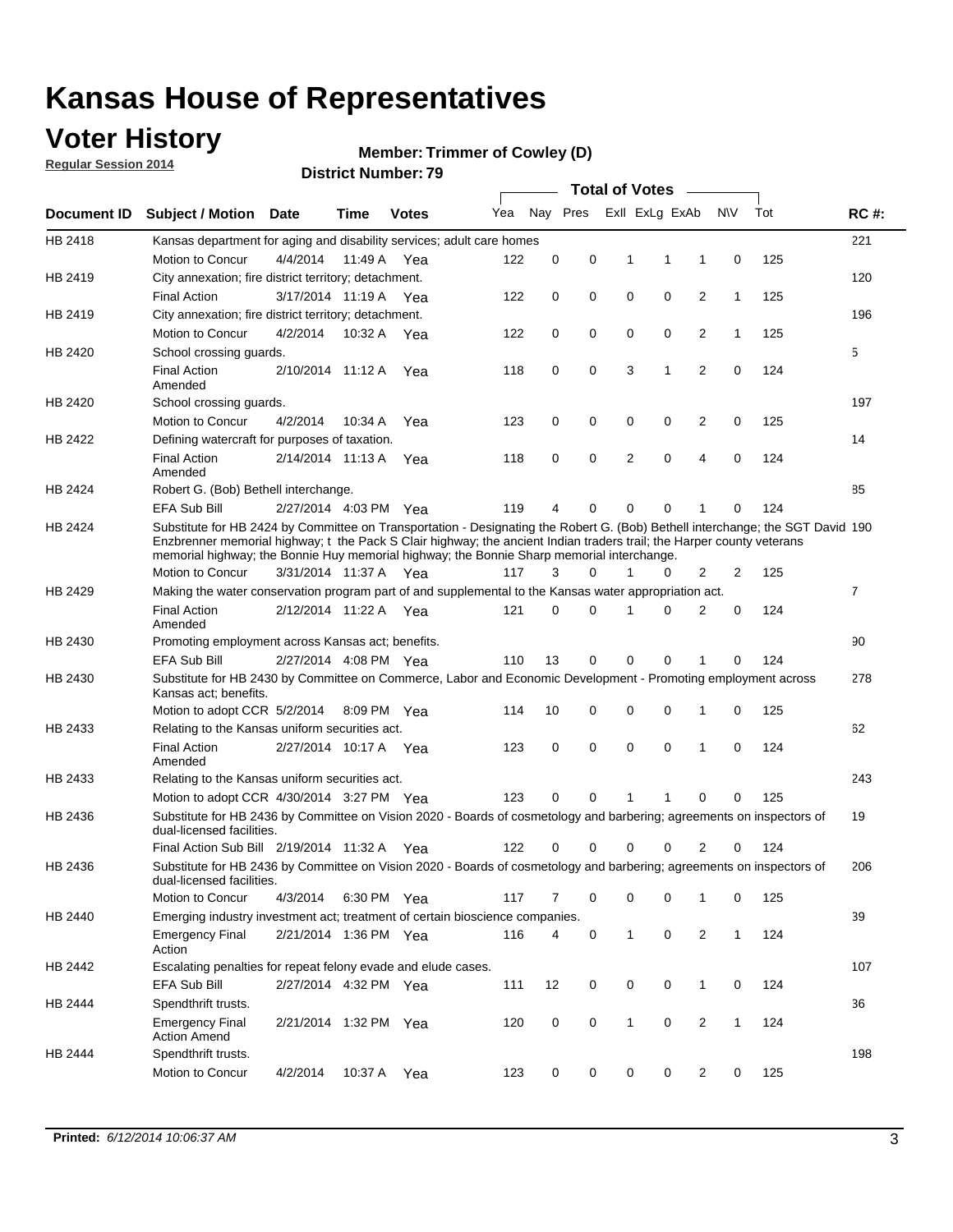#### **Voter History**

**Regular Session 2014**

| <b>Member: Trimmer of Cowley (D)</b> |
|--------------------------------------|
|--------------------------------------|

**Document ID Subject / Motion Date Time Votes** Yea Nay Pres ExII ExLg ExAb N\V Tot RC #: **District Number: 79 Date Votes Total of Votes Time** ExII ExLg ExAb 63 2/27/2014 Final Action Yea 124 10:19 A 123 0 0 0 10 0 HB 2445 Amended Allowing for criminal discovery materials to be provided to defendant or defendant's counsel. 8 2/12/2014 Final Action Yea 124 11:23 A 121 0 0 0 20 1 HB 2446 District courts; court trustee operations fund. judicial process; concerning sentencing dispositions, probation and postrelease supervision; concerning expungement of driving under the influence and criminal refusal convictions; concerning trials, conduct of jury after case is submitted. 239 Motion to adopt CCR 4/30/2014 3:01 PM Yea  $121 \quad 2 \quad 0 \quad 1 \quad 1 \quad 0 \quad 0 \quad 125$ HB 2446 Senate Substitute for HB 2446 by Committee on Judiciary - Courts; allocating moneys from driver's license fees to judicial branch nonjudicial salary adjustment fund; allowing chief justice to authorize expenditures from court trustee operations fund in certain judicial districts; time limits for court decisions. 29 2/21/2014 Final Action Yea 124 11:14 A 119 2 0 0 20 1 HB 2447 Amended Real property; trespass and liability. 202 Motion to Adopt CCR 4/3/2014 6:10 PM Yea  $122$  2 0 0 0 1 0 125 HB 2447 Real property; trespass and liability. 30 2/21/2014 Final Action Yea 124 HB 2448 Interference with judicial process. 11:16 A 121 0 0 0 20 1 240 Motion to adopt CCR 4/30/2014 3:10 PM Yea  $116$  7 0 1 1 0 0 125 HB 2448 Senate Substitute for HB 2448 by Committee on Judiciary - Updating provisions relating to the Kansas bureau of investigation's DNA database; amending the crime of interference with 96 EFA Sub Bill 2/27/2014 4:18 PM Nay 64 59 0 0 0 0 1 0 124 HB 2451 Electric utilities; creating the electric highway fee. 207 4/3/2014 HB 2451 Motion to Concur 4/3/2014 6:34 PM Nay 94 30 0 0 1 0 125 Substitute for HB 2451 by Committee on Transportation - Increasing registration fees for electric vehicles. 41 2/21/2014 EFA Sub Bill Yea 124 1:39 PM 120 0 0 0 21 1 HB 2452 Substitute for HB 2452 by Committee on Transportation - Distinctive license plates; donate life, disabled veterans, rotary international, Kansas horse council. 208 4/3/2014 Motion to Concur Yea 125 6:37 PM 123 1 0 0 10 0 HB 2452 Substitute for HB 2452 by Committee on Transportation - Distinctive license plates; donate life, disabled veterans, rotary international, Kansas horse council, motorcycles. 9 Final Action 2/12/2014 11:28 A Nay 72 49 0 1 0 2 0 124 HB 2453 Amended Protecting religious freedom regarding marriage. 108 3/6/2014 HB 2455 Emergency Final Yea 125 11:23 A 119 1 1 0 20 2 Action Amend Property tax exemption for certain utility systems located on military installation. 49 2/26/2014 Final Action Yea 124 11:32 A 100 23 0 0 10 0 HB 2456 Amended Property taxation; defining commercial and industrial machinery and equipment; motor vehicles, members of military service and active guard and reservists. 50 2/26/2014 Final Action Yea 124 11:33 A 123 0 0 0 10 0 HB 2463 Amended Creating civil liability for acts of terrorism; forfeiture of property related to violations of certain criminal acts. 194 4/1/2014 HB 2463 Motion to Concur 4/1/2014 10:46 A Yea 123 0 0 1 0 1 0 125 Creating civil liability for acts of terrorism; forfeiture of property related to violations of certain criminal acts. 10:46 A 15 2/14/2014 Final Action Yea 124 11:14 A 118 0 0 0 40 2 HB 2464 Amended Allowing banks, trust companies and savings and loans to claim the expensing deduction for privilege tax filers under the Kansas income tax act.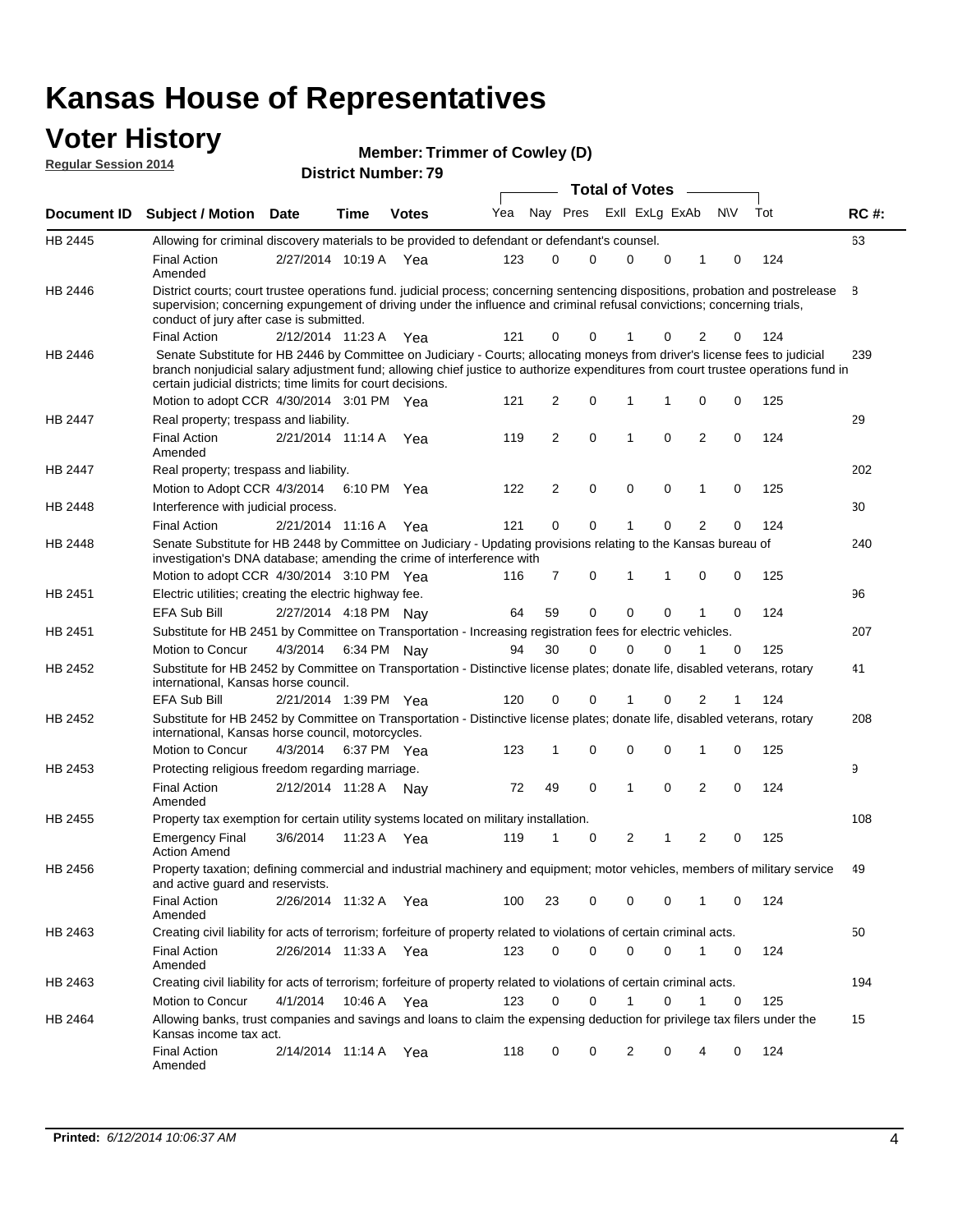### **Voter History**

**Regular Session 2014**

#### **Member: Trimmer of Cowley (D)**

|                    |                                                                                                                                                                                                                                                                                                                                                                                                                                                                                                                                                                                                                                                                                                                                                                                                                                                                                                                                                                                                                                                                                                                                                                                                                                                                                                                                                                                                                                                                                                                                                                                                                                                                                                                                                                                                                                                                                                                                                                                                                                                                                                                                                                                                                                                                                                                                                                                                                                                                                                                                                                                                                                                                                                                                         |             |         |              |     |                |          | <b>Total of Votes</b> |             |                         |           |                                                                                                                                                                                                                                                                         |             |
|--------------------|-----------------------------------------------------------------------------------------------------------------------------------------------------------------------------------------------------------------------------------------------------------------------------------------------------------------------------------------------------------------------------------------------------------------------------------------------------------------------------------------------------------------------------------------------------------------------------------------------------------------------------------------------------------------------------------------------------------------------------------------------------------------------------------------------------------------------------------------------------------------------------------------------------------------------------------------------------------------------------------------------------------------------------------------------------------------------------------------------------------------------------------------------------------------------------------------------------------------------------------------------------------------------------------------------------------------------------------------------------------------------------------------------------------------------------------------------------------------------------------------------------------------------------------------------------------------------------------------------------------------------------------------------------------------------------------------------------------------------------------------------------------------------------------------------------------------------------------------------------------------------------------------------------------------------------------------------------------------------------------------------------------------------------------------------------------------------------------------------------------------------------------------------------------------------------------------------------------------------------------------------------------------------------------------------------------------------------------------------------------------------------------------------------------------------------------------------------------------------------------------------------------------------------------------------------------------------------------------------------------------------------------------------------------------------------------------------------------------------------------------|-------------|---------|--------------|-----|----------------|----------|-----------------------|-------------|-------------------------|-----------|-------------------------------------------------------------------------------------------------------------------------------------------------------------------------------------------------------------------------------------------------------------------------|-------------|
| <b>Document ID</b> | <b>Subject / Motion</b>                                                                                                                                                                                                                                                                                                                                                                                                                                                                                                                                                                                                                                                                                                                                                                                                                                                                                                                                                                                                                                                                                                                                                                                                                                                                                                                                                                                                                                                                                                                                                                                                                                                                                                                                                                                                                                                                                                                                                                                                                                                                                                                                                                                                                                                                                                                                                                                                                                                                                                                                                                                                                                                                                                                 | <b>Date</b> | Time    | <b>Votes</b> | Yea | Nay Pres       |          | Exll ExLg ExAb        |             |                         | <b>NV</b> | Tot                                                                                                                                                                                                                                                                     | <b>RC#:</b> |
| HB 2466            |                                                                                                                                                                                                                                                                                                                                                                                                                                                                                                                                                                                                                                                                                                                                                                                                                                                                                                                                                                                                                                                                                                                                                                                                                                                                                                                                                                                                                                                                                                                                                                                                                                                                                                                                                                                                                                                                                                                                                                                                                                                                                                                                                                                                                                                                                                                                                                                                                                                                                                                                                                                                                                                                                                                                         |             |         |              |     |                |          |                       |             |                         |           |                                                                                                                                                                                                                                                                         | 37          |
|                    | <b>Emergency Final</b><br><b>Action Amend</b>                                                                                                                                                                                                                                                                                                                                                                                                                                                                                                                                                                                                                                                                                                                                                                                                                                                                                                                                                                                                                                                                                                                                                                                                                                                                                                                                                                                                                                                                                                                                                                                                                                                                                                                                                                                                                                                                                                                                                                                                                                                                                                                                                                                                                                                                                                                                                                                                                                                                                                                                                                                                                                                                                           |             |         |              | 118 | 2              | 0        | 1                     | 0           | 2                       | 1         | 124                                                                                                                                                                                                                                                                     |             |
| <b>HB 2470</b>     |                                                                                                                                                                                                                                                                                                                                                                                                                                                                                                                                                                                                                                                                                                                                                                                                                                                                                                                                                                                                                                                                                                                                                                                                                                                                                                                                                                                                                                                                                                                                                                                                                                                                                                                                                                                                                                                                                                                                                                                                                                                                                                                                                                                                                                                                                                                                                                                                                                                                                                                                                                                                                                                                                                                                         |             |         |              |     |                |          |                       |             |                         |           |                                                                                                                                                                                                                                                                         | 16          |
|                    | <b>Final Action</b>                                                                                                                                                                                                                                                                                                                                                                                                                                                                                                                                                                                                                                                                                                                                                                                                                                                                                                                                                                                                                                                                                                                                                                                                                                                                                                                                                                                                                                                                                                                                                                                                                                                                                                                                                                                                                                                                                                                                                                                                                                                                                                                                                                                                                                                                                                                                                                                                                                                                                                                                                                                                                                                                                                                     |             |         |              | 120 | 0              | 0        | 3                     | 0           | 1                       | 0         | 124<br>125<br>0<br>51<br>124<br>0<br>125<br>1<br>0<br>125<br>64<br>124<br>$\mathbf 0$<br>125<br>1<br>65<br>$\mathbf 0$<br>124<br>125<br>0<br>66<br>0<br>124<br>0<br>125<br>10<br>124<br>0<br>125<br>0<br>67<br>0<br>124<br>31<br>124<br>0<br>125<br>0<br>20<br>124<br>0 |             |
| HB 2475            | Relating to administrative procedure; judicial review.<br>2/21/2014 1:33 PM Yea<br>Purchasing authority for certain insurance by the state board of regents for state educational institutions.<br>2/17/2014 11:20 A Yea<br>Personal financial literacy program as a requirement for high school graduation.<br>3/19/2014 11:22 A Yea<br><b>Final Action</b><br>110<br>Amended<br>Venue for crimes committed with an electronic device.<br><b>Final Action</b><br>123<br>2/26/2014 11:34 A<br>Yea<br>Removing 2015 sunset provision from law requiring ignition interlock device after first test failure or alcohol or drug-related<br>conviction.<br><b>Final Action</b><br>117<br>3/14/2014 11:14 A<br>Yea<br>Amended<br>Removing 2015 sunset provision from law requiring ignition interlock device after first test failure or alcohol or drug-related<br>conviction.<br><b>Motion to Concur</b><br>4/3/2014<br>6:47 PM Yea<br>122<br>Repealing the review of TeleKansas I.<br><b>Final Action</b><br>2/27/2014 10:20 A<br>123<br>Yea<br>Amended<br>Repealing the review of TeleKansas I.<br>Motion to Concur<br>5/1/2014<br>1:54 PM Yea<br>123<br>Authority of state corporation commission to intervene in court proceedings.<br><b>Final Action</b><br>2/27/2014 10:21 A<br>121<br>Yea<br>Amended<br>Senate Substitute for HB 2482 by Committee on Utilities - Creating the energy efficiency investment act.<br>4/3/2014 7:02 PM Yea<br>99<br>Motion to Concur<br>Construction of electric transmission lines and certificates of public convenience and necessity.<br><b>Final Action</b><br>2/27/2014 10:22 A<br>113<br>Yea<br>Amended<br>Relating to the powers and duties of the state corporation commission; construction of electric transmission lines and<br>certificates of public convenience and necessity.<br>117<br>Sub motion to concur 5/1/2014 4:36 PM Yea<br>Kansas electric transmission authority and the purpose and composition of the authority.<br><b>Final Action</b><br>2/12/2014 11:30 A<br>108<br>Yea<br>Amended<br>Kansas electric transmission authority and the purpose and composition of the authority.<br>Motion to Concur<br>3/25/2014 10:43 A<br>107<br>Yea<br>Legislative review of exceptions to disclosure of public records.<br><b>Final Action</b><br>2/27/2014 10:23 A Yea<br>122<br>Amended<br>Criminal procedure; conduct of jury after case is submitted.<br><b>Final Action</b><br>2/21/2014 11:17 A Yea<br>121<br>Amended<br>Capital murder; attempt; murder in the first degree; sentencing.<br>Motion to adopt CCR 4/30/2014 3:16 PM Yea<br>123<br>Kansas tort claims act; attorney may appear in small claims action.<br>2/19/2014 11:34 A Yea<br><b>Final Action</b><br>120 |             |         |              |     |                |          |                       | 126         |                         |           |                                                                                                                                                                                                                                                                         |             |
|                    |                                                                                                                                                                                                                                                                                                                                                                                                                                                                                                                                                                                                                                                                                                                                                                                                                                                                                                                                                                                                                                                                                                                                                                                                                                                                                                                                                                                                                                                                                                                                                                                                                                                                                                                                                                                                                                                                                                                                                                                                                                                                                                                                                                                                                                                                                                                                                                                                                                                                                                                                                                                                                                                                                                                                         |             |         |              |     | 12             | 0        | 0                     | 1           | 2                       |           |                                                                                                                                                                                                                                                                         |             |
| HB 2478            |                                                                                                                                                                                                                                                                                                                                                                                                                                                                                                                                                                                                                                                                                                                                                                                                                                                                                                                                                                                                                                                                                                                                                                                                                                                                                                                                                                                                                                                                                                                                                                                                                                                                                                                                                                                                                                                                                                                                                                                                                                                                                                                                                                                                                                                                                                                                                                                                                                                                                                                                                                                                                                                                                                                                         |             |         |              |     |                |          |                       |             |                         |           |                                                                                                                                                                                                                                                                         |             |
|                    |                                                                                                                                                                                                                                                                                                                                                                                                                                                                                                                                                                                                                                                                                                                                                                                                                                                                                                                                                                                                                                                                                                                                                                                                                                                                                                                                                                                                                                                                                                                                                                                                                                                                                                                                                                                                                                                                                                                                                                                                                                                                                                                                                                                                                                                                                                                                                                                                                                                                                                                                                                                                                                                                                                                                         |             |         |              |     | 0              | 0        | $\mathbf 0$           | 0           | 1                       |           |                                                                                                                                                                                                                                                                         |             |
| HB 2479            |                                                                                                                                                                                                                                                                                                                                                                                                                                                                                                                                                                                                                                                                                                                                                                                                                                                                                                                                                                                                                                                                                                                                                                                                                                                                                                                                                                                                                                                                                                                                                                                                                                                                                                                                                                                                                                                                                                                                                                                                                                                                                                                                                                                                                                                                                                                                                                                                                                                                                                                                                                                                                                                                                                                                         |             |         |              |     |                |          |                       |             |                         |           |                                                                                                                                                                                                                                                                         | 115         |
|                    |                                                                                                                                                                                                                                                                                                                                                                                                                                                                                                                                                                                                                                                                                                                                                                                                                                                                                                                                                                                                                                                                                                                                                                                                                                                                                                                                                                                                                                                                                                                                                                                                                                                                                                                                                                                                                                                                                                                                                                                                                                                                                                                                                                                                                                                                                                                                                                                                                                                                                                                                                                                                                                                                                                                                         |             |         |              |     | 0              | 0        | 2                     | 1           | 4                       |           |                                                                                                                                                                                                                                                                         |             |
| HB 2479            |                                                                                                                                                                                                                                                                                                                                                                                                                                                                                                                                                                                                                                                                                                                                                                                                                                                                                                                                                                                                                                                                                                                                                                                                                                                                                                                                                                                                                                                                                                                                                                                                                                                                                                                                                                                                                                                                                                                                                                                                                                                                                                                                                                                                                                                                                                                                                                                                                                                                                                                                                                                                                                                                                                                                         |             |         |              |     |                |          |                       |             |                         |           |                                                                                                                                                                                                                                                                         | 210         |
|                    |                                                                                                                                                                                                                                                                                                                                                                                                                                                                                                                                                                                                                                                                                                                                                                                                                                                                                                                                                                                                                                                                                                                                                                                                                                                                                                                                                                                                                                                                                                                                                                                                                                                                                                                                                                                                                                                                                                                                                                                                                                                                                                                                                                                                                                                                                                                                                                                                                                                                                                                                                                                                                                                                                                                                         |             |         |              |     | $\overline{2}$ | 0        | $\mathbf 0$           | $\mathbf 0$ | 1                       |           |                                                                                                                                                                                                                                                                         |             |
| HB 2480            |                                                                                                                                                                                                                                                                                                                                                                                                                                                                                                                                                                                                                                                                                                                                                                                                                                                                                                                                                                                                                                                                                                                                                                                                                                                                                                                                                                                                                                                                                                                                                                                                                                                                                                                                                                                                                                                                                                                                                                                                                                                                                                                                                                                                                                                                                                                                                                                                                                                                                                                                                                                                                                                                                                                                         |             |         |              |     |                |          |                       |             |                         |           |                                                                                                                                                                                                                                                                         |             |
|                    |                                                                                                                                                                                                                                                                                                                                                                                                                                                                                                                                                                                                                                                                                                                                                                                                                                                                                                                                                                                                                                                                                                                                                                                                                                                                                                                                                                                                                                                                                                                                                                                                                                                                                                                                                                                                                                                                                                                                                                                                                                                                                                                                                                                                                                                                                                                                                                                                                                                                                                                                                                                                                                                                                                                                         |             |         |              |     | 0              | 0        | $\mathbf 0$           | $\mathbf 0$ | 1                       |           |                                                                                                                                                                                                                                                                         |             |
| HB 2480            |                                                                                                                                                                                                                                                                                                                                                                                                                                                                                                                                                                                                                                                                                                                                                                                                                                                                                                                                                                                                                                                                                                                                                                                                                                                                                                                                                                                                                                                                                                                                                                                                                                                                                                                                                                                                                                                                                                                                                                                                                                                                                                                                                                                                                                                                                                                                                                                                                                                                                                                                                                                                                                                                                                                                         |             |         |              |     |                |          |                       |             |                         |           |                                                                                                                                                                                                                                                                         | 250         |
|                    |                                                                                                                                                                                                                                                                                                                                                                                                                                                                                                                                                                                                                                                                                                                                                                                                                                                                                                                                                                                                                                                                                                                                                                                                                                                                                                                                                                                                                                                                                                                                                                                                                                                                                                                                                                                                                                                                                                                                                                                                                                                                                                                                                                                                                                                                                                                                                                                                                                                                                                                                                                                                                                                                                                                                         |             |         |              |     | 1              | 0        | 0                     | 0           | 0                       |           |                                                                                                                                                                                                                                                                         |             |
| HB 2482            |                                                                                                                                                                                                                                                                                                                                                                                                                                                                                                                                                                                                                                                                                                                                                                                                                                                                                                                                                                                                                                                                                                                                                                                                                                                                                                                                                                                                                                                                                                                                                                                                                                                                                                                                                                                                                                                                                                                                                                                                                                                                                                                                                                                                                                                                                                                                                                                                                                                                                                                                                                                                                                                                                                                                         |             |         |              |     |                |          |                       |             |                         |           |                                                                                                                                                                                                                                                                         |             |
|                    |                                                                                                                                                                                                                                                                                                                                                                                                                                                                                                                                                                                                                                                                                                                                                                                                                                                                                                                                                                                                                                                                                                                                                                                                                                                                                                                                                                                                                                                                                                                                                                                                                                                                                                                                                                                                                                                                                                                                                                                                                                                                                                                                                                                                                                                                                                                                                                                                                                                                                                                                                                                                                                                                                                                                         |             |         |              |     | 2              | 0        | $\mathbf 0$           | $\mathbf 0$ | 1                       |           |                                                                                                                                                                                                                                                                         |             |
| HB 2482            |                                                                                                                                                                                                                                                                                                                                                                                                                                                                                                                                                                                                                                                                                                                                                                                                                                                                                                                                                                                                                                                                                                                                                                                                                                                                                                                                                                                                                                                                                                                                                                                                                                                                                                                                                                                                                                                                                                                                                                                                                                                                                                                                                                                                                                                                                                                                                                                                                                                                                                                                                                                                                                                                                                                                         |             |         |              |     |                |          |                       |             |                         |           |                                                                                                                                                                                                                                                                         | 211         |
|                    |                                                                                                                                                                                                                                                                                                                                                                                                                                                                                                                                                                                                                                                                                                                                                                                                                                                                                                                                                                                                                                                                                                                                                                                                                                                                                                                                                                                                                                                                                                                                                                                                                                                                                                                                                                                                                                                                                                                                                                                                                                                                                                                                                                                                                                                                                                                                                                                                                                                                                                                                                                                                                                                                                                                                         |             |         |              |     | 25             | $\Omega$ | 0                     | 0           | 1                       |           |                                                                                                                                                                                                                                                                         |             |
| HB 2487            |                                                                                                                                                                                                                                                                                                                                                                                                                                                                                                                                                                                                                                                                                                                                                                                                                                                                                                                                                                                                                                                                                                                                                                                                                                                                                                                                                                                                                                                                                                                                                                                                                                                                                                                                                                                                                                                                                                                                                                                                                                                                                                                                                                                                                                                                                                                                                                                                                                                                                                                                                                                                                                                                                                                                         |             |         |              |     |                |          |                       |             |                         |           |                                                                                                                                                                                                                                                                         |             |
|                    |                                                                                                                                                                                                                                                                                                                                                                                                                                                                                                                                                                                                                                                                                                                                                                                                                                                                                                                                                                                                                                                                                                                                                                                                                                                                                                                                                                                                                                                                                                                                                                                                                                                                                                                                                                                                                                                                                                                                                                                                                                                                                                                                                                                                                                                                                                                                                                                                                                                                                                                                                                                                                                                                                                                                         |             |         |              |     | 10             | 0        | 0                     | 0           | 1                       |           |                                                                                                                                                                                                                                                                         |             |
| HB 2487            |                                                                                                                                                                                                                                                                                                                                                                                                                                                                                                                                                                                                                                                                                                                                                                                                                                                                                                                                                                                                                                                                                                                                                                                                                                                                                                                                                                                                                                                                                                                                                                                                                                                                                                                                                                                                                                                                                                                                                                                                                                                                                                                                                                                                                                                                                                                                                                                                                                                                                                                                                                                                                                                                                                                                         |             |         |              |     |                |          |                       |             |                         |           |                                                                                                                                                                                                                                                                         | 254         |
|                    |                                                                                                                                                                                                                                                                                                                                                                                                                                                                                                                                                                                                                                                                                                                                                                                                                                                                                                                                                                                                                                                                                                                                                                                                                                                                                                                                                                                                                                                                                                                                                                                                                                                                                                                                                                                                                                                                                                                                                                                                                                                                                                                                                                                                                                                                                                                                                                                                                                                                                                                                                                                                                                                                                                                                         |             |         |              |     | 8              | 0        | 0                     | 0           | 0                       |           |                                                                                                                                                                                                                                                                         |             |
| HB 2488            |                                                                                                                                                                                                                                                                                                                                                                                                                                                                                                                                                                                                                                                                                                                                                                                                                                                                                                                                                                                                                                                                                                                                                                                                                                                                                                                                                                                                                                                                                                                                                                                                                                                                                                                                                                                                                                                                                                                                                                                                                                                                                                                                                                                                                                                                                                                                                                                                                                                                                                                                                                                                                                                                                                                                         |             |         |              |     |                |          |                       |             |                         |           |                                                                                                                                                                                                                                                                         |             |
|                    |                                                                                                                                                                                                                                                                                                                                                                                                                                                                                                                                                                                                                                                                                                                                                                                                                                                                                                                                                                                                                                                                                                                                                                                                                                                                                                                                                                                                                                                                                                                                                                                                                                                                                                                                                                                                                                                                                                                                                                                                                                                                                                                                                                                                                                                                                                                                                                                                                                                                                                                                                                                                                                                                                                                                         |             |         |              |     | 13             | 0        | 1                     | $\mathbf 0$ | 2                       |           |                                                                                                                                                                                                                                                                         |             |
| <b>HB 2488</b>     |                                                                                                                                                                                                                                                                                                                                                                                                                                                                                                                                                                                                                                                                                                                                                                                                                                                                                                                                                                                                                                                                                                                                                                                                                                                                                                                                                                                                                                                                                                                                                                                                                                                                                                                                                                                                                                                                                                                                                                                                                                                                                                                                                                                                                                                                                                                                                                                                                                                                                                                                                                                                                                                                                                                                         |             |         |              |     |                |          |                       |             |                         |           |                                                                                                                                                                                                                                                                         | 158         |
|                    |                                                                                                                                                                                                                                                                                                                                                                                                                                                                                                                                                                                                                                                                                                                                                                                                                                                                                                                                                                                                                                                                                                                                                                                                                                                                                                                                                                                                                                                                                                                                                                                                                                                                                                                                                                                                                                                                                                                                                                                                                                                                                                                                                                                                                                                                                                                                                                                                                                                                                                                                                                                                                                                                                                                                         |             |         |              |     | 15             | 0        | 1                     | 0           | 2                       |           |                                                                                                                                                                                                                                                                         |             |
| HB 2489            |                                                                                                                                                                                                                                                                                                                                                                                                                                                                                                                                                                                                                                                                                                                                                                                                                                                                                                                                                                                                                                                                                                                                                                                                                                                                                                                                                                                                                                                                                                                                                                                                                                                                                                                                                                                                                                                                                                                                                                                                                                                                                                                                                                                                                                                                                                                                                                                                                                                                                                                                                                                                                                                                                                                                         |             |         |              |     |                |          |                       |             |                         |           |                                                                                                                                                                                                                                                                         |             |
|                    |                                                                                                                                                                                                                                                                                                                                                                                                                                                                                                                                                                                                                                                                                                                                                                                                                                                                                                                                                                                                                                                                                                                                                                                                                                                                                                                                                                                                                                                                                                                                                                                                                                                                                                                                                                                                                                                                                                                                                                                                                                                                                                                                                                                                                                                                                                                                                                                                                                                                                                                                                                                                                                                                                                                                         |             |         |              |     | $\mathbf 1$    | 0        | 0                     | 0           | 1                       |           |                                                                                                                                                                                                                                                                         |             |
| HB 2490            |                                                                                                                                                                                                                                                                                                                                                                                                                                                                                                                                                                                                                                                                                                                                                                                                                                                                                                                                                                                                                                                                                                                                                                                                                                                                                                                                                                                                                                                                                                                                                                                                                                                                                                                                                                                                                                                                                                                                                                                                                                                                                                                                                                                                                                                                                                                                                                                                                                                                                                                                                                                                                                                                                                                                         |             |         |              |     |                |          |                       |             |                         |           |                                                                                                                                                                                                                                                                         |             |
|                    |                                                                                                                                                                                                                                                                                                                                                                                                                                                                                                                                                                                                                                                                                                                                                                                                                                                                                                                                                                                                                                                                                                                                                                                                                                                                                                                                                                                                                                                                                                                                                                                                                                                                                                                                                                                                                                                                                                                                                                                                                                                                                                                                                                                                                                                                                                                                                                                                                                                                                                                                                                                                                                                                                                                                         |             |         |              |     | 0              | 0        | 1                     | $\mathbf 0$ | 2                       |           |                                                                                                                                                                                                                                                                         |             |
| HB 2490            |                                                                                                                                                                                                                                                                                                                                                                                                                                                                                                                                                                                                                                                                                                                                                                                                                                                                                                                                                                                                                                                                                                                                                                                                                                                                                                                                                                                                                                                                                                                                                                                                                                                                                                                                                                                                                                                                                                                                                                                                                                                                                                                                                                                                                                                                                                                                                                                                                                                                                                                                                                                                                                                                                                                                         |             |         |              |     |                |          |                       |             |                         |           |                                                                                                                                                                                                                                                                         | 241         |
|                    |                                                                                                                                                                                                                                                                                                                                                                                                                                                                                                                                                                                                                                                                                                                                                                                                                                                                                                                                                                                                                                                                                                                                                                                                                                                                                                                                                                                                                                                                                                                                                                                                                                                                                                                                                                                                                                                                                                                                                                                                                                                                                                                                                                                                                                                                                                                                                                                                                                                                                                                                                                                                                                                                                                                                         |             |         |              |     | 0              | 0        | 1                     | 1           | 0                       |           |                                                                                                                                                                                                                                                                         |             |
| HB 2491            |                                                                                                                                                                                                                                                                                                                                                                                                                                                                                                                                                                                                                                                                                                                                                                                                                                                                                                                                                                                                                                                                                                                                                                                                                                                                                                                                                                                                                                                                                                                                                                                                                                                                                                                                                                                                                                                                                                                                                                                                                                                                                                                                                                                                                                                                                                                                                                                                                                                                                                                                                                                                                                                                                                                                         |             |         |              |     |                |          |                       |             |                         |           |                                                                                                                                                                                                                                                                         |             |
|                    | Amended                                                                                                                                                                                                                                                                                                                                                                                                                                                                                                                                                                                                                                                                                                                                                                                                                                                                                                                                                                                                                                                                                                                                                                                                                                                                                                                                                                                                                                                                                                                                                                                                                                                                                                                                                                                                                                                                                                                                                                                                                                                                                                                                                                                                                                                                                                                                                                                                                                                                                                                                                                                                                                                                                                                                 |             |         |              |     | $\overline{2}$ | 0        | 0                     | 0           | $\overline{\mathbf{c}}$ |           |                                                                                                                                                                                                                                                                         |             |
| HB 2491            | Kansas tort claims act; attorney may appear in small claims action.                                                                                                                                                                                                                                                                                                                                                                                                                                                                                                                                                                                                                                                                                                                                                                                                                                                                                                                                                                                                                                                                                                                                                                                                                                                                                                                                                                                                                                                                                                                                                                                                                                                                                                                                                                                                                                                                                                                                                                                                                                                                                                                                                                                                                                                                                                                                                                                                                                                                                                                                                                                                                                                                     |             |         |              |     |                |          |                       |             |                         |           |                                                                                                                                                                                                                                                                         | 199         |
|                    | Motion to Concur                                                                                                                                                                                                                                                                                                                                                                                                                                                                                                                                                                                                                                                                                                                                                                                                                                                                                                                                                                                                                                                                                                                                                                                                                                                                                                                                                                                                                                                                                                                                                                                                                                                                                                                                                                                                                                                                                                                                                                                                                                                                                                                                                                                                                                                                                                                                                                                                                                                                                                                                                                                                                                                                                                                        | 4/2/2014    | 10:40 A | Yea          | 121 | $\overline{2}$ | 0        | 0                     | 0           | $\overline{2}$          | 0         | 125                                                                                                                                                                                                                                                                     |             |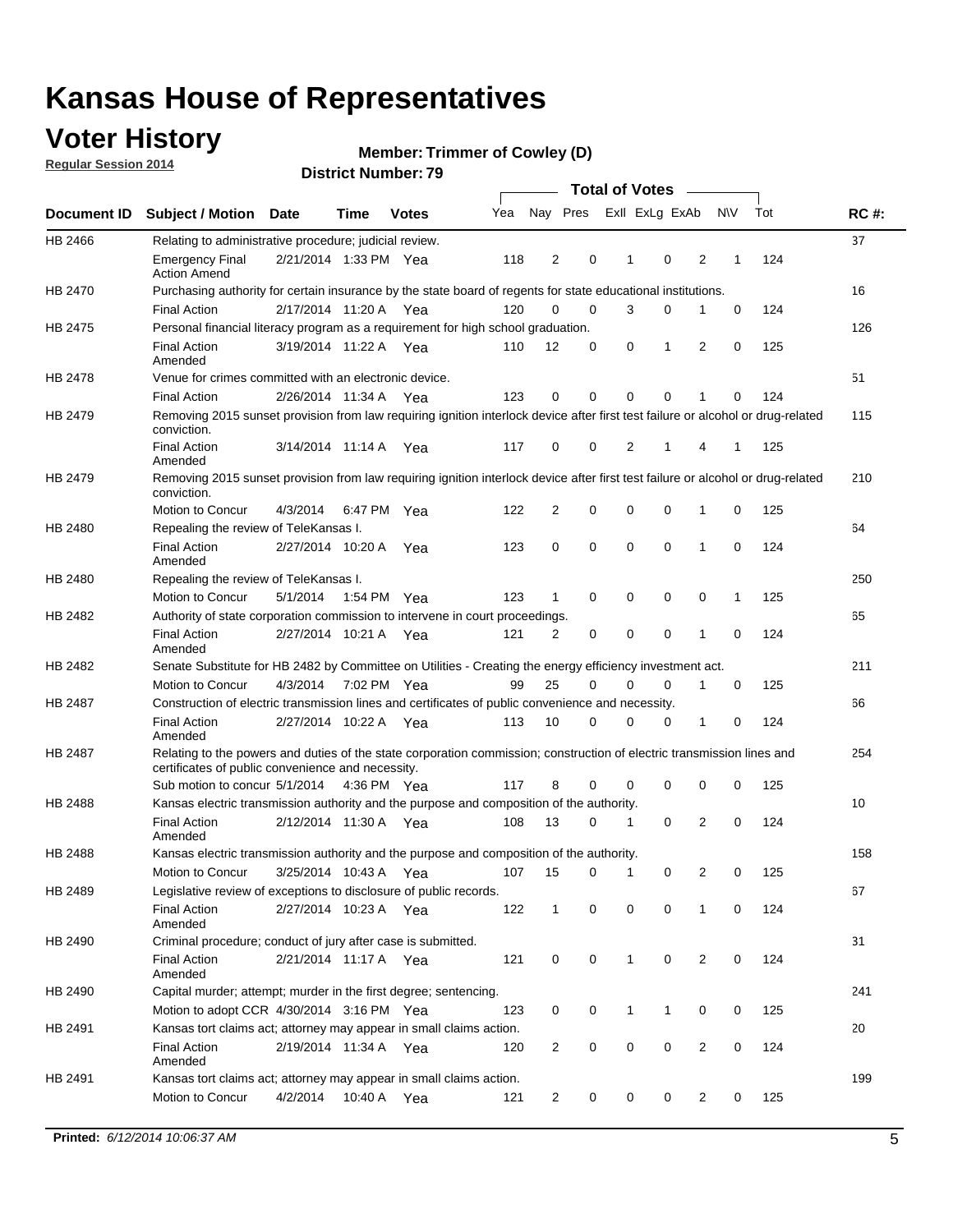### **Voter History**

**Regular Session 2014**

#### **Member: Trimmer of Cowley (D)**

|                |                                                                                                                                                                                                                                                        |                       |         |              |     |          |          | <b>Total of Votes</b> |              |                |              |     |              |
|----------------|--------------------------------------------------------------------------------------------------------------------------------------------------------------------------------------------------------------------------------------------------------|-----------------------|---------|--------------|-----|----------|----------|-----------------------|--------------|----------------|--------------|-----|--------------|
|                | Document ID Subject / Motion Date                                                                                                                                                                                                                      |                       | Time    | <b>Votes</b> | Yea | Nay Pres |          | Exll ExLg ExAb        |              |                | <b>NV</b>    | Tot | <b>RC#:</b>  |
| HB 2493        | Relating to surety regulation, appearance bonds and unlawful sexual relations.                                                                                                                                                                         |                       |         |              |     |          |          |                       |              |                |              |     | 23           |
|                | <b>Final Action</b><br>Amended                                                                                                                                                                                                                         | 2/20/2014 11:14 A Yea |         |              | 113 | 10       | 0        | 0                     | $\mathbf 0$  | 0              | $\mathbf{1}$ | 124 |              |
| HB 2495        | Concerning sentencing dispositions, probation and postrelease supervision.                                                                                                                                                                             |                       |         |              |     |          |          |                       |              |                |              |     | 24           |
|                | <b>Final Action</b><br>Amended                                                                                                                                                                                                                         | 2/20/2014 11:17 A Yea |         |              | 122 | 1        | 0        | 0                     | $\mathbf 0$  | 0              | -1           | 124 |              |
| HB 2501        | Human trafficking and related crimes; penalties for buying sexual relations; records and reporting by courts; staff secure facility 25<br>requirements.                                                                                                |                       |         |              |     |          |          |                       |              |                |              |     |              |
|                | <b>Final Action</b><br>Amended                                                                                                                                                                                                                         | 2/20/2014 11:18 A Yea |         |              | 123 | 0        | 0        | 0                     | $\Omega$     | 0              | $\mathbf{1}$ | 124 |              |
| HB 2502        | Allowing victim notification on status change of person confined.                                                                                                                                                                                      |                       |         |              |     |          |          |                       |              |                |              |     | 26           |
|                | <b>Final Action</b>                                                                                                                                                                                                                                    | 2/20/2014 11:20 A Yea |         |              | 123 | 0        | 0        | $\Omega$              | $\Omega$     | 0              |              | 124 |              |
| HB 2503        | Substitute for HB 2503 by Committee on Federal and State Affairs -- Carrying of concealed handguns by law enforcement<br>officers.                                                                                                                     |                       |         |              |     |          |          |                       |              |                |              |     | 230          |
|                | Final Action Sub Bill 4/5/2014                                                                                                                                                                                                                         |                       | 10:22 A | Yea          | 119 | 1        | 0        | $\Omega$              | $\Omega$     | 4              |              | 125 |              |
| HB 2504        | Repealing outdated provisions relating to the purchase of certain real estate by the department of corrections.                                                                                                                                        |                       |         |              |     |          |          |                       |              |                |              |     | 18           |
|                | <b>Final Action</b>                                                                                                                                                                                                                                    | 2/19/2014 11:31 A Yea |         |              | 122 | $\Omega$ | $\Omega$ | $\Omega$              | $\Omega$     | 2              | 0            | 124 |              |
| <b>HB 2506</b> | Repealing K.S.A. 72-60b03, the effective date of the midwestern higher education compact act.                                                                                                                                                          |                       |         |              |     |          |          |                       |              |                |              |     | 52           |
|                | <b>Final Action</b>                                                                                                                                                                                                                                    | 2/26/2014 11:35 A Yea |         |              | 122 |          | $\Omega$ | $\Omega$              | 0            | 1              | 0            | 124 |              |
| HB 2506        | Senate Substitute for HB 2506 by Committee on Ways and Means - Education; appropriations for FY 2014 and FY 2015 for<br>various state agencies; amendments concerning postsecondary education; amendments to provisions relating to school<br>finance. |                       |         |              |     |          |          |                       |              |                |              |     | 238          |
|                | Motion to Adopt CCR 4/6/2014                                                                                                                                                                                                                           |                       | 9:45 PM | Nav          | 63  | 57       | 0        | 0                     | 0            | 4              | -1           | 125 |              |
| HB 2509        | Emergency medical services amendments.                                                                                                                                                                                                                 |                       |         |              |     |          |          |                       |              |                |              |     | 101          |
|                | <b>Emergency Final</b><br><b>Action Amend</b>                                                                                                                                                                                                          | 2/27/2014 4:24 PM Yea |         |              | 123 | 0        | 0        | $\mathbf 0$           | $\mathbf 0$  | 1              | 0            | 124 |              |
| HB 2510        | Pharmacists and pharmacies; pharmacy technicians; registration and grounds for denial of registration.                                                                                                                                                 |                       |         |              |     |          |          |                       |              |                |              |     | 84           |
|                | <b>Emergency Final</b><br>Action                                                                                                                                                                                                                       | 2/27/2014 4:01 PM Yea |         |              | 71  | 52       | $\Omega$ | 0                     | $\Omega$     | 1              | 0            | 124 |              |
| HB 2511        | Liability for property tax on personal property; sale or abandonment of personal property.                                                                                                                                                             |                       |         |              |     |          |          |                       |              |                |              |     | 27           |
|                | <b>Final Action</b>                                                                                                                                                                                                                                    | 2/20/2014 11:21 A Yea |         |              | 123 | $\Omega$ | $\Omega$ | $\Omega$              | 0            | 1              | 0            | 124 |              |
| HB 2514        | Exemption for Federal Home Loan Bank in certain insolvency proceedings involving insurance companies.                                                                                                                                                  |                       |         |              |     |          |          |                       |              |                |              |     | $\mathbf{2}$ |
|                | <b>Final Action</b>                                                                                                                                                                                                                                    | 2/10/2014 11:08 A Yea |         |              | 118 | 0        | 0        | 3                     | 1            | $\overline{2}$ | $\mathbf 0$  | 124 |              |
| HB 2515        | Insurance; confidentiality of work papers from analysis of analysis of financial regulation or market regulation of insurance<br>company or affiliates.                                                                                                |                       |         |              |     |          |          |                       |              |                |              |     | 82           |
|                | <b>Emergency Final</b><br>Action                                                                                                                                                                                                                       | 2/27/2014 3:58 PM Yea |         |              | 123 | 0        | 0        | 0                     | 0            | 1              | 0            | 124 |              |
| <b>HB 2515</b> | Updating statutory references and making corresponding changes due to Executive Reorganization Order No. 41.                                                                                                                                           |                       |         |              |     |          |          |                       |              |                |              |     | 269          |
|                | Motion to Adopt CCR 5/2/2014 3:31 PM Yea                                                                                                                                                                                                               |                       |         |              | 118 | 4        | 0        | 0                     | $\mathbf{1}$ | $\mathbf{1}$   | $\mathbf{1}$ | 125 |              |
| HB 2516        | Amendments relating to health care provider liability insurance and to companies organized to provide such insurance.                                                                                                                                  |                       |         |              |     |          |          |                       |              |                |              |     | 3            |
|                | <b>Final Action</b><br>Amended                                                                                                                                                                                                                         | 2/10/2014 11:10 A Yea |         |              | 118 | 0        | 0        | 3                     | $\mathbf{1}$ | 2              | 0            | 124 |              |
| HB 2516        | Amendments relating to health care provider liability insurance and to companies organized to provide such insurance.                                                                                                                                  |                       |         |              |     |          |          |                       |              |                |              |     | 191          |
|                | Motion to Concur                                                                                                                                                                                                                                       | 3/31/2014 11:40 A Yea |         |              | 121 | 0        | 0        | 1                     | 0            | 2              | $\mathbf 1$  | 125 |              |
| HB 2518        | Relating to ballot language statements.                                                                                                                                                                                                                |                       |         |              |     |          |          |                       |              |                |              |     | 40           |
|                | <b>Emergency Final</b><br><b>Action Amend</b>                                                                                                                                                                                                          | 2/21/2014 1:37 PM Yea |         |              | 116 | 4        | 0        | 1                     | 0            | 2              | $\mathbf 1$  | 124 |              |
| HB 2525        | Kansas money transmitter act concerning change of controlling interest and notification.                                                                                                                                                               |                       |         |              |     |          |          |                       |              |                |              |     | 32           |
|                | <b>Final Action</b>                                                                                                                                                                                                                                    | 2/21/2014 11:18 A Yea |         |              | 105 | 16       | 0        | 1                     | 0            | $\overline{2}$ | 0            | 124 |              |
| HB 2525        | Kansas money transmitter act concerning change of controlling interest and notification.<br>Motion to Concur                                                                                                                                           | 5/1/2014              |         | 1:59 PM Yea  | 112 | 13       | 0        | 0                     | 0            | 0              | 0            | 125 | 252          |
|                |                                                                                                                                                                                                                                                        |                       |         |              |     |          |          |                       |              |                |              |     |              |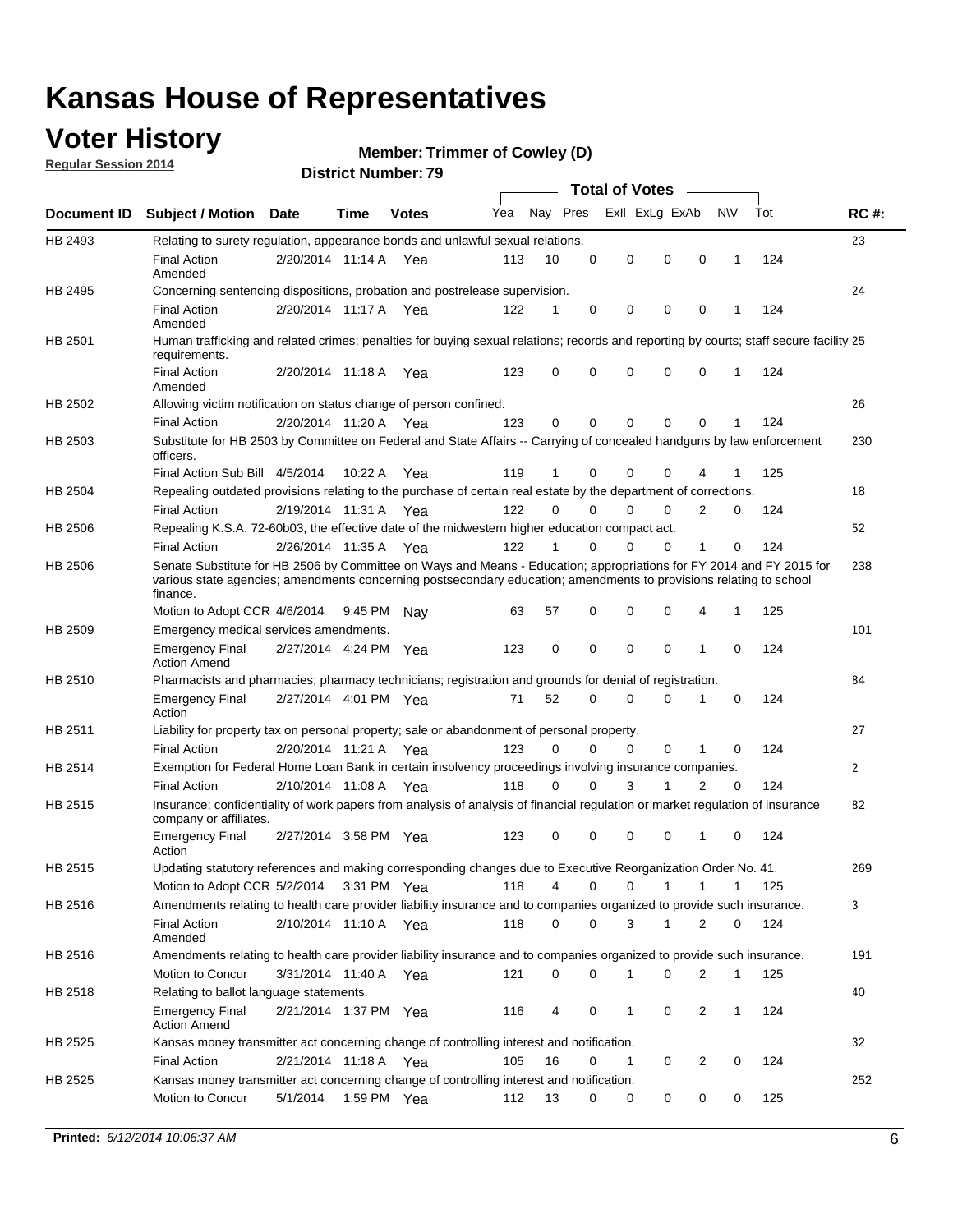#### **Voter History Regular Session 2014**

**Member: Trimmer of Cowley (D)** 

|                    |                                                                                                                                                                                                                                                                                                                                           |                       |             | <b>DISTRICT MAILINGLETS</b> |     |    |             | <b>Total of Votes</b> |                |                |     |     |             |
|--------------------|-------------------------------------------------------------------------------------------------------------------------------------------------------------------------------------------------------------------------------------------------------------------------------------------------------------------------------------------|-----------------------|-------------|-----------------------------|-----|----|-------------|-----------------------|----------------|----------------|-----|-----|-------------|
| <b>Document ID</b> | <b>Subject / Motion</b>                                                                                                                                                                                                                                                                                                                   | <b>Date</b>           | Time        | <b>Votes</b>                | Yea |    | Nay Pres    |                       | Exll ExLg ExAb |                | N\V | Tot | <b>RC#:</b> |
| HB 2533            | Changing interest credit amounts, member distributions upon termination or death and retirement annuities under the KPERS 42<br>Act of 2015.                                                                                                                                                                                              |                       |             |                             |     |    |             |                       |                |                |     |     |             |
|                    | <b>Emergency Final</b><br><b>Action Amend</b>                                                                                                                                                                                                                                                                                             | 2/21/2014 1:40 PM     |             | Nav                         | 94  | 26 | 0           | 1                     | 0              | 2              | 1   | 124 |             |
| HB 2537            | Eliminating font size and type requirement for disclosure statements contained in insurance contracts and explanatory<br>materials printed in any language other than English.                                                                                                                                                            |                       |             |                             |     |    |             |                       |                |                |     |     | 81          |
|                    | <b>Emergency Final</b><br>Action                                                                                                                                                                                                                                                                                                          | 2/27/2014 3:56 PM Yea |             |                             | 119 | 4  | 0           | $\mathbf 0$           | $\mathbf 0$    | 1              | 0   | 124 |             |
| HB 2537            | Insurance; eliminating font and type requirements for certain non-English insurance documents; confidentiality of certain<br>documents; continuation of health insurance for spouse and children of certain emergency personnel and employees of the<br>department of corrections; purchase of certain insurance by the state fair board. |                       |             |                             |     |    |             |                       |                |                |     |     | 249         |
|                    | Motion to adopt CCR 4/30/2014 3:58 PM Yea                                                                                                                                                                                                                                                                                                 |                       |             |                             | 122 | 0  | 0           | 1                     | 1              | 0              | 1   | 125 |             |
| HB 2538            | Giving landowner right of first refusal for antlers of deer illegally shot on landowner's property.                                                                                                                                                                                                                                       |                       |             |                             |     |    |             |                       |                |                |     |     | 102         |
|                    | <b>Emergency Final</b><br><b>Action Amend</b>                                                                                                                                                                                                                                                                                             | 2/27/2014 4:26 PM Yea |             |                             | 106 | 17 | 0           | $\mathbf 0$           | 0              | 1              | 0   | 124 |             |
| HB 2541            | Substitute for HB2541 by Committee on Local Government—plastic bottles and containers; labeling; solid waste landfill<br>restrictions.                                                                                                                                                                                                    |                       |             |                             |     |    |             |                       |                |                |     |     | 121         |
|                    | Final Action Sub Bill 3/17/2014 11:21 A Yea                                                                                                                                                                                                                                                                                               |                       |             |                             | 102 | 21 | 0           | $\mathbf 0$           | 0              | 2              | 0   | 125 |             |
| <b>HB 2542</b>     | Property tax exemption for amateur-built aircraft.                                                                                                                                                                                                                                                                                        |                       |             |                             |     |    |             |                       |                |                |     |     | 112         |
|                    | <b>Final Action</b><br>Amended                                                                                                                                                                                                                                                                                                            | 3/13/2014 11:22 A Yea |             |                             | 116 | 4  | $\mathbf 0$ | $\mathbf{1}$          | 1              | $\overline{2}$ | 1   | 125 |             |
| <b>HB 2544</b>     | Authorizing postsecondary educational institutions to enter into the state authorization reciprocity agreement to provide<br>distance education.                                                                                                                                                                                          |                       |             |                             |     |    |             |                       |                |                |     |     | 17          |
|                    | <b>Final Action</b>                                                                                                                                                                                                                                                                                                                       | 2/17/2014 11:21 A Yea |             |                             | 120 | 0  | 0           | 3                     | $\Omega$       | 1              | 0   | 124 |             |
| HB 2545            | Extending sunset date on certain agriculture fees from July 1, 2015, to July 1, 2019.                                                                                                                                                                                                                                                     |                       |             |                             |     |    |             |                       |                |                |     |     | 68          |
|                    | <b>Final Action</b><br>Amended                                                                                                                                                                                                                                                                                                            | 2/27/2014 10:25 A Yea |             |                             | 99  | 24 | 0           | $\mathbf 0$           | $\Omega$       | 1              | 0   | 124 |             |
| HB 2547            | Changing the map copy requirement in mining permit application.                                                                                                                                                                                                                                                                           |                       |             |                             |     |    |             |                       |                |                |     |     | 53          |
|                    | <b>Final Action</b>                                                                                                                                                                                                                                                                                                                       | 2/26/2014 11:36 A     |             | Yea                         | 123 | 0  | 0           | 0                     | 0              | 1              | 0   | 124 |             |
| HB 2548            | Creating the water program management fund and transferring the air quality fee fund.                                                                                                                                                                                                                                                     |                       |             |                             |     |    |             |                       |                |                |     |     | 46          |
|                    | <b>Emergency Final</b><br>Action                                                                                                                                                                                                                                                                                                          | 2/21/2014 1:46 PM Yea |             |                             | 119 | 1  | 0           | 1                     | $\mathbf 0$    | 2              | 1   | 124 |             |
| HB 2549            | Allowing burial of hazardous waste on-site.                                                                                                                                                                                                                                                                                               |                       |             |                             |     |    |             |                       |                |                |     |     | 54          |
|                    | <b>Final Action</b>                                                                                                                                                                                                                                                                                                                       | 2/26/2014 11:38 A     |             | Yea                         | 123 | 0  | 0           | $\mathbf 0$           | $\mathbf 0$    | 1              | 0   | 124 |             |
| HB 2550            | Repeal of the atmospheric mercury deposition monitoring network.                                                                                                                                                                                                                                                                          |                       |             |                             |     |    |             |                       |                |                |     |     | 33          |
|                    | <b>Final Action</b>                                                                                                                                                                                                                                                                                                                       | 2/21/2014 11:20 A     |             | Nav                         | 92  | 29 | 0           | 1                     | $\mathbf 0$    | 2              | 0   | 124 |             |
| HB 2551            | Repealing regulation of PCB disposal facilities.                                                                                                                                                                                                                                                                                          |                       |             |                             |     |    |             |                       |                |                |     |     | 47          |
|                    | <b>Emergency Final</b><br><b>Action Amend</b>                                                                                                                                                                                                                                                                                             | 2/21/2014 1:47 PM Yea |             |                             | 100 | 20 | 0           | 1                     | 0              | 2              | 1   | 124 |             |
| HB 2551            | Repealing the regulation of PCB disposal facilities; making changes to the atmospheric mercury deposition monitoring network 271<br>and the disposal of plastic bottles, containers and solid waste.                                                                                                                                      |                       |             |                             |     |    |             |                       |                |                |     |     |             |
|                    | Motion to Adopt CCR 5/2/2014                                                                                                                                                                                                                                                                                                              |                       | 3:45 PM Yea |                             | 105 | 17 | 0           | $\mathbf 0$           | 1              | 1              | 1   | 125 |             |
| HB 2552            | Managed care organizations, prompt payment.                                                                                                                                                                                                                                                                                               |                       |             |                             |     |    |             |                       |                |                |     |     | 69          |
|                    | <b>Final Action</b><br>Amended                                                                                                                                                                                                                                                                                                            | 2/27/2014 10:26 A Yea |             |                             | 123 | 0  | 0           | 0                     | 0              | 1              | 0   | 124 |             |
| HB 2552            | Kansas medical assistance program; managed care organizations; consent for expansion of certain medicaid services.                                                                                                                                                                                                                        |                       |             |                             |     |    |             |                       |                |                |     |     | 225         |
|                    | Motion to Concur                                                                                                                                                                                                                                                                                                                          | 4/4/2014              | 6:13 PM Nay |                             | 68  | 54 | 0           | $\mathbf 0$           | 1              | 2              | 0   | 125 |             |
| HB 2553            | Health care compact.                                                                                                                                                                                                                                                                                                                      |                       |             |                             |     |    |             |                       |                |                |     |     | 141         |
|                    | <b>Final Action</b>                                                                                                                                                                                                                                                                                                                       | 3/24/2014 10:15 A     |             | Nay                         | 74  | 48 | 0           | 0                     | 0              | 3              | 0   | 125 |             |
| HB 2555            | Release of information in support of arrest warrants and search warrants.                                                                                                                                                                                                                                                                 |                       |             |                             |     |    |             |                       |                |                |     |     | 86          |
|                    | <b>Emergency Final</b><br><b>Action Amend</b>                                                                                                                                                                                                                                                                                             | 2/27/2014 4:04 PM Yea |             |                             | 113 | 10 | 0           | 0                     | 0              | $\mathbf{1}$   | 0   | 124 |             |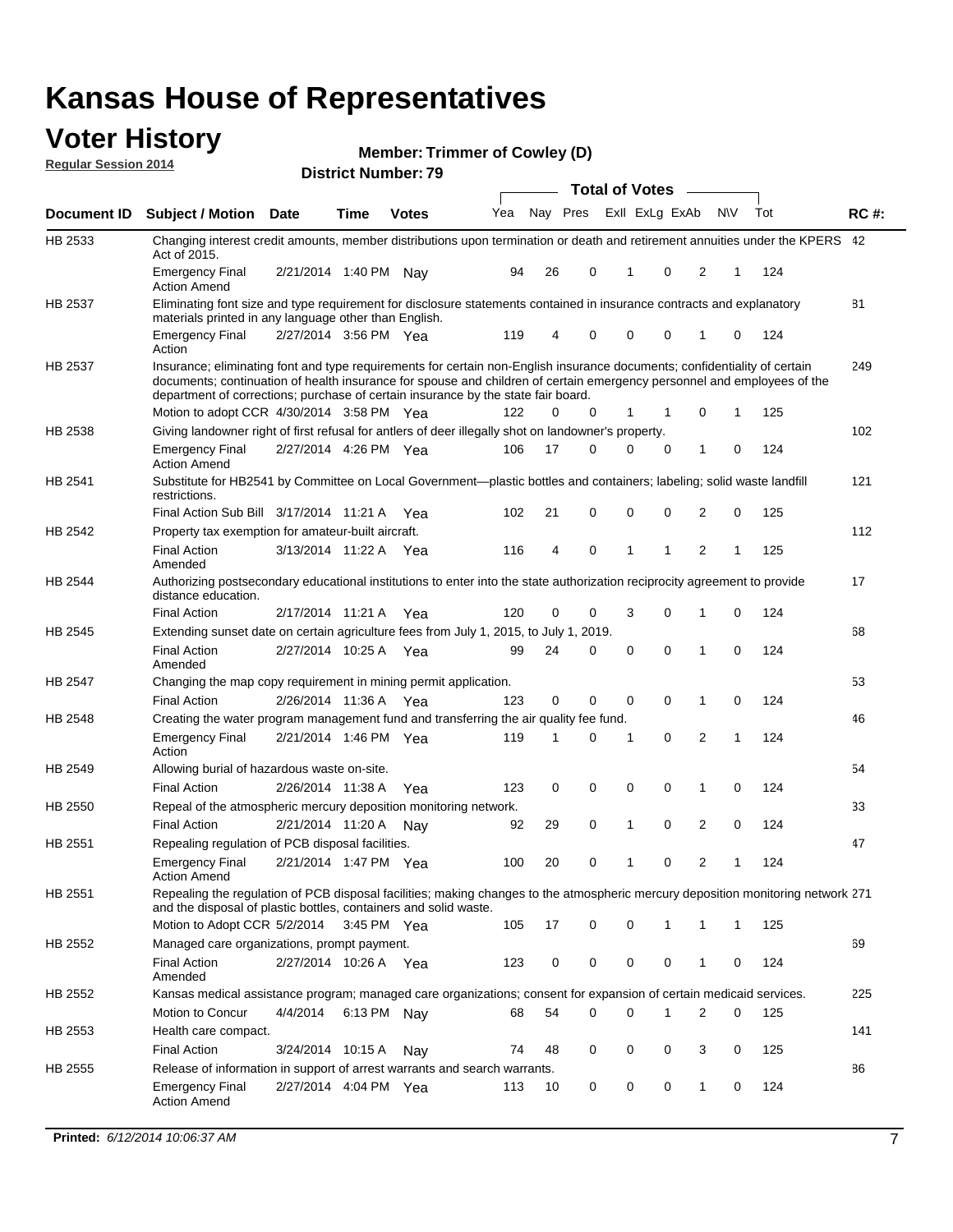### **Voter History**

**Regular Session 2014**

```
Member: Trimmer of Cowley (D)
```

|                |                                                                                                                                                                                                                                                                                                                                                           |                       |             | <b>DISTRICT MAILINGLY</b> |     |          |             |              | <b>Total of Votes</b> |              |              |     |             |
|----------------|-----------------------------------------------------------------------------------------------------------------------------------------------------------------------------------------------------------------------------------------------------------------------------------------------------------------------------------------------------------|-----------------------|-------------|---------------------------|-----|----------|-------------|--------------|-----------------------|--------------|--------------|-----|-------------|
|                | Document ID Subject / Motion Date                                                                                                                                                                                                                                                                                                                         |                       | <b>Time</b> | <b>Votes</b>              | Yea |          | Nay Pres    |              | Exll ExLg ExAb        |              | <b>NV</b>    | Tot | <b>RC#:</b> |
| <b>HB 2557</b> | Changing penalties for certain taxpayers who file incorrect returns under Kansas income tax act.                                                                                                                                                                                                                                                          |                       |             |                           |     |          |             |              |                       |              |              |     | 21          |
|                | <b>Final Action</b><br>Amended                                                                                                                                                                                                                                                                                                                            | 2/19/2014 11:35 A Yea |             |                           | 122 | 0        | 0           | $\Omega$     | $\Omega$              | 2            | $\mathbf 0$  | 124 |             |
| HB 2561        | Licensure of pharmacists and registration of pharmacy interns by board of pharmacy.                                                                                                                                                                                                                                                                       |                       |             |                           |     |          |             |              |                       |              |              |     | 55          |
|                | <b>Final Action</b>                                                                                                                                                                                                                                                                                                                                       | 2/26/2014 11:39 A     |             | Yea                       | 105 | 18       | 0           | 0            | 0                     | 1            | 0            | 124 |             |
| HB 2564        | Requiring 60-day wait before re-employment for retirement benefit eligibility.                                                                                                                                                                                                                                                                            |                       |             |                           |     |          |             |              |                       |              |              |     | 43          |
|                | <b>Emergency Final</b><br>Action                                                                                                                                                                                                                                                                                                                          | 2/21/2014 1:41 PM Yea |             |                           | 120 | 0        | 0           | $\mathbf{1}$ | 0                     | 2            | $\mathbf{1}$ | 124 |             |
| HB 2566        | Requiring court fee for forensic audio and video examination services.                                                                                                                                                                                                                                                                                    |                       |             |                           |     |          |             |              |                       |              |              |     | 93          |
|                | <b>Emergency Final</b><br>Action                                                                                                                                                                                                                                                                                                                          | 2/27/2014 4:12 PM Yea |             |                           | 123 | 0        | 0           | $\mathbf 0$  | $\mathbf 0$           | 1            | 0            | 124 |             |
| HB 2568        | Domestic relations; Kansas family law code; child support guidelines.                                                                                                                                                                                                                                                                                     |                       |             |                           |     |          |             |              |                       |              |              |     | 70          |
|                | <b>Final Action</b><br>Amended                                                                                                                                                                                                                                                                                                                            | 2/27/2014 10:27 A Yea |             |                           | 123 | 0        | 0           | 0            | $\mathbf 0$           | 1            | 0            | 124 |             |
| HB 2568        | Domestic relations; Kansas family law code; child support guidelines.                                                                                                                                                                                                                                                                                     |                       |             |                           |     |          |             |              |                       |              |              |     | 268         |
|                | Motion to adopt CCR 5/2/2014                                                                                                                                                                                                                                                                                                                              |                       | 3:28 PM Yea |                           | 123 | 0        | 0           | 0            | 1                     | 1            | 0            | 125 |             |
| HB 2576        | Employment security law; creation of "new employer rate."                                                                                                                                                                                                                                                                                                 |                       |             |                           |     |          |             |              |                       |              |              |     | 71          |
|                | <b>Final Action</b><br>Amended                                                                                                                                                                                                                                                                                                                            | 2/27/2014 10:28 A Yea |             |                           | 123 | 0        | $\mathbf 0$ | $\mathbf 0$  | $\mathbf 0$           | 1            | $\mathbf 0$  | 124 |             |
| HB 2576        | Employment security law; creation of "new employer rate."                                                                                                                                                                                                                                                                                                 |                       |             |                           |     |          |             |              |                       |              |              |     | 159         |
|                | <b>Motion to Concur</b>                                                                                                                                                                                                                                                                                                                                   | 3/25/2014 10:47 A     |             | Yea                       | 122 | $\Omega$ | 0           | 1            | $\Omega$              | 2            | 0            | 125 |             |
| <b>HB 2577</b> | Allowing parents to remain anonymous when surrendering an infant under the newborn protection act.                                                                                                                                                                                                                                                        |                       |             |                           |     |          |             |              |                       |              |              |     | 56          |
|                | <b>Final Action</b><br>Amended                                                                                                                                                                                                                                                                                                                            | 2/26/2014 11:41 A     |             | Yea                       | 123 | 0        | 0           | $\mathbf 0$  | 0                     | 1            | 0            | 124 |             |
| HB 2577        | Allowing parents to remain anonymous when surrendering an infant under the newborn protection act.                                                                                                                                                                                                                                                        |                       |             |                           |     |          |             |              |                       |              |              |     | 220         |
|                | <b>Motion to Concur</b>                                                                                                                                                                                                                                                                                                                                   | 4/4/2014              | 11:45 A     | Yea                       | 121 | 0        | 0           |              | 1                     | $\mathbf{1}$ | $\mathbf{1}$ | 125 |             |
| HB 2578        | Certification by chief law enforcement officer for transfer of a firearm when required by federal law.                                                                                                                                                                                                                                                    |                       |             |                           |     |          |             |              |                       |              |              |     | 122         |
|                | <b>Final Action</b><br>Amended                                                                                                                                                                                                                                                                                                                            | 3/17/2014 11:22 A Yea |             |                           | 123 | 0        | 0           | 0            | 0                     | 2            | 0            | 125 |             |
| HB 2578        | Regulating the possession of weapons.                                                                                                                                                                                                                                                                                                                     |                       |             |                           |     |          |             |              |                       |              |              |     | 235         |
|                | Motion to Adopt CCR 4/5/2014 4:40 PM Nay                                                                                                                                                                                                                                                                                                                  |                       |             |                           | 102 | 19       | $\mathbf 0$ | $\mathbf 0$  | $\mathbf 0$           | 4            | 0            | 125 |             |
| <b>HB 2580</b> | Specifying the duties of the state fire marshal relating to regional emergency response teams for hazardous materials and<br>search and rescue incidents.                                                                                                                                                                                                 |                       |             |                           |     |          |             |              |                       |              |              |     | 72          |
|                | <b>Final Action</b><br>Amended                                                                                                                                                                                                                                                                                                                            | 2/27/2014 10:29 A     |             | Yea                       | 113 | 10       | 0           | $\mathbf 0$  | $\mathbf 0$           | 1            | 0            | 124 |             |
| HB 2580        | Kansas Real Estate Appraisal Board; licensee fingerprinting and criminal background checks.                                                                                                                                                                                                                                                               |                       |             |                           |     |          |             |              |                       |              |              |     | 272         |
|                | Motion to adopt CCR 5/2/2014                                                                                                                                                                                                                                                                                                                              |                       |             | 3:49 PM Yea               | 115 | 7        | 0           | 0            | 1                     | 1            | -1           | 125 |             |
| HB 2582        | Creating an exemption from food establishment licensing for churches.                                                                                                                                                                                                                                                                                     |                       |             |                           |     |          |             |              |                       |              |              |     | 57          |
|                | <b>Final Action</b>                                                                                                                                                                                                                                                                                                                                       | 2/26/2014 11:42 A     |             | Yea                       | 123 | 0        | 0           | 0            | 0                     | 1            | 0            | 124 |             |
| HB 2588        | Child in need of care; juvenile offenders; permanent custodians.                                                                                                                                                                                                                                                                                          |                       |             |                           |     |          |             |              |                       |              |              |     | 94          |
|                | <b>Emergency Final</b><br><b>Action Amend</b>                                                                                                                                                                                                                                                                                                             | 2/27/2014 4:14 PM Yea |             |                           | 123 | 0        | 0           | 0            | 0                     | 1            | 0            | 124 |             |
| HB 2588        | Senate Substitute for HB 2588 by Committee on Judiciary - Concerning children and minors; relating to children in need of<br>care; placement in juvenile detention facilities; permanent custodians; relating to juvenile offenders; alternative adjudication;<br>youth residential centers and services; risk assessment; sentencing; good time credits. |                       |             |                           |     |          |             |              |                       |              |              |     | 244         |
|                | Motion to adopt CCR 4/30/2014 3:36 PM Yea                                                                                                                                                                                                                                                                                                                 |                       |             |                           | 123 | $\Omega$ | 0           | $\mathbf{1}$ | 1                     | 0            | 0            | 125 |             |
| HB 2591        | Requiring certain audit reports to be filed electronically and to be filed only with the department of administration.                                                                                                                                                                                                                                    |                       |             |                           |     |          |             |              |                       |              |              |     | 58          |
|                | <b>Final Action</b>                                                                                                                                                                                                                                                                                                                                       | 2/26/2014 11:43 A Yea |             |                           | 123 | 0        | 0           | 0            | $\mathbf 0$           | 1            | 0            | 124 |             |
| HB 2595        | State fossils; the tylosaurus and the pteranodon.                                                                                                                                                                                                                                                                                                         |                       |             |                           |     |          |             |              |                       |              |              |     | 73          |
|                | <b>Final Action</b><br>Amended                                                                                                                                                                                                                                                                                                                            | 2/27/2014 10:31 A Yea |             |                           | 96  | 27       | 0           | 0            | 0                     | 1            | 0            | 124 |             |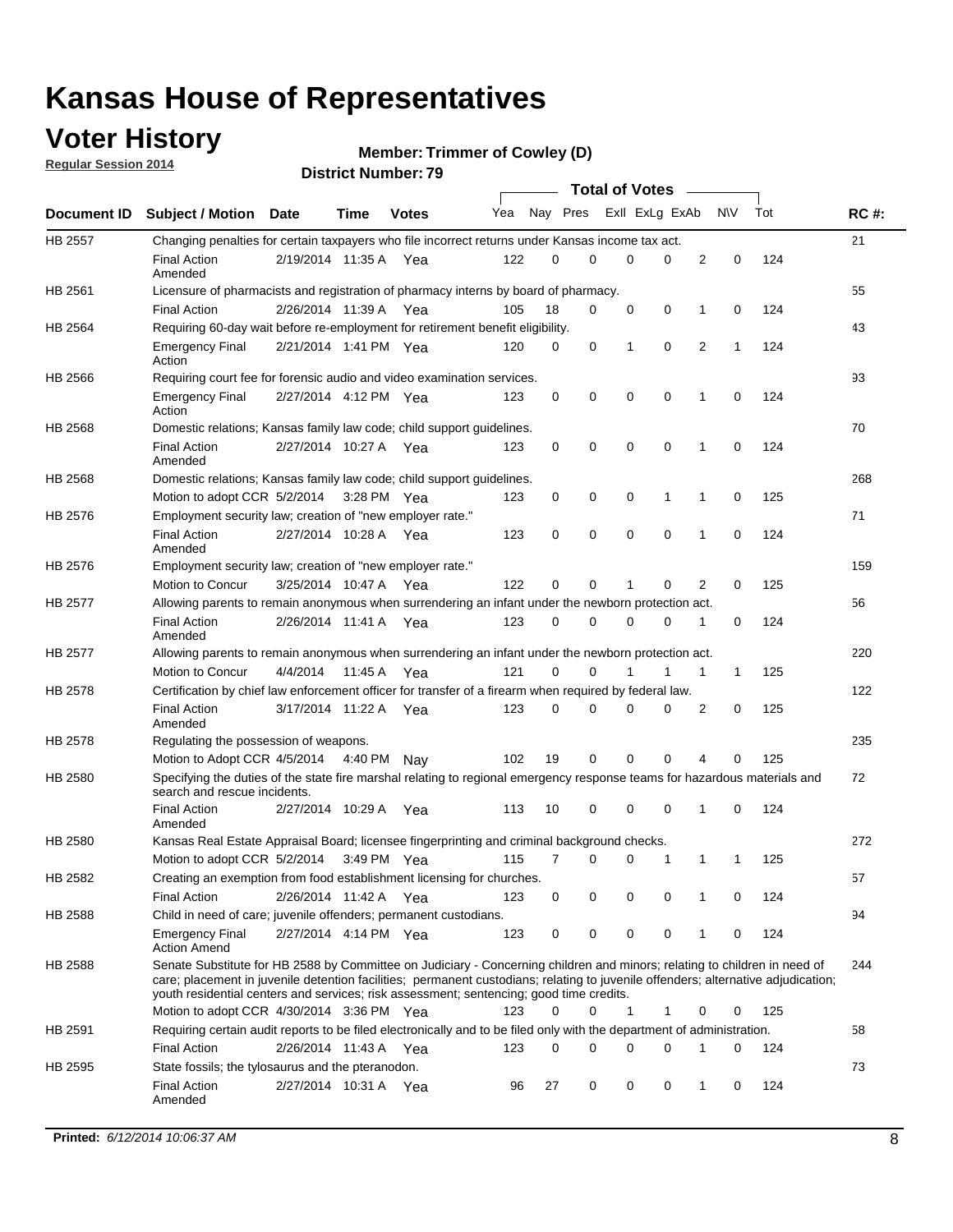### **Voter History**

**Regular Session 2014**

**Member: Trimmer of Cowley (D)** 

|                |                                                                                                                                                                                                                                       | <b>DISTRICT MAILINGLE 19</b><br><b>Total of Votes</b> |             |              |     |                |             |             |                |   |           |     |             |
|----------------|---------------------------------------------------------------------------------------------------------------------------------------------------------------------------------------------------------------------------------------|-------------------------------------------------------|-------------|--------------|-----|----------------|-------------|-------------|----------------|---|-----------|-----|-------------|
| Document ID    | <b>Subject / Motion</b>                                                                                                                                                                                                               | <b>Date</b>                                           | Time        | <b>Votes</b> | Yea |                | Nay Pres    |             | Exll ExLg ExAb |   | <b>NV</b> | Tot | <b>RC#:</b> |
| HB 2596        | Computation of retirement benefits when a state officer or employee is placed on furlough or has reduction in compensation.                                                                                                           |                                                       |             |              |     |                |             |             |                |   |           |     | 74          |
|                | <b>Final Action</b>                                                                                                                                                                                                                   | 2/27/2014 10:33 A                                     |             | Yea          | 123 | 0              | $\Omega$    | 0           | $\Omega$       |   | 0         | 124 |             |
| HB 2596        | Computation of retirement benefits when a state officer or employee is placed on furlough or has reduction in<br>compensation.                                                                                                        |                                                       |             |              |     |                |             |             |                |   |           |     | 246         |
|                | Motion to adopt CCR 4/30/2014 3:45 PM Yea                                                                                                                                                                                             |                                                       |             |              | 123 | 0              | 0           | 1           | 1              | 0 | 0         | 125 |             |
| <b>HB 2597</b> | Municipal recycling services                                                                                                                                                                                                          |                                                       |             |              |     |                |             |             |                |   |           |     | 97          |
|                | <b>Emergency Final</b><br><b>Action Amend</b>                                                                                                                                                                                         | 2/27/2014 4:20 PM Yea                                 |             |              | 105 | 18             | $\mathbf 0$ | $\mathbf 0$ | $\mathbf 0$    | 1 | 0         | 124 |             |
| HB 2599        | Authorizing the secretary of state to grant an easement to the unified government of Wyandotte county.                                                                                                                                |                                                       |             |              |     |                |             |             |                |   |           |     | 22          |
|                | <b>Final Action</b>                                                                                                                                                                                                                   | 2/19/2014 11:37 A                                     |             | Yea          | 120 | $\overline{2}$ | $\mathbf 0$ | 0           | $\Omega$       | 2 | 0         | 124 |             |
| HB 2599        | Authorizing the secretary of state to grant an easement to the unified government of Wyandotte county.                                                                                                                                |                                                       |             |              |     |                |             |             |                |   |           |     | 118         |
|                | Motion to Concur                                                                                                                                                                                                                      | 3/14/2014 11:25 A                                     |             | Yea          | 118 | $\Omega$       | 0           | 2           | 1              | 4 | 0         | 125 |             |
| HB 2602        | Increasing the percentage of unclassified employees allowed to be employed by KPERS from 25% to 50%.                                                                                                                                  |                                                       |             |              |     |                |             |             |                |   |           |     | 44          |
|                | <b>Emergency Final</b><br>Action                                                                                                                                                                                                      | 2/21/2014 1:43 PM Yea                                 |             |              | 107 | 13             | 0           | 1           | $\Omega$       | 2 | 1         | 124 |             |
| HB 2602        | Increasing the percentage of unclassified employees allowed to be employed by KPERS from 25% to 50%.                                                                                                                                  |                                                       |             |              |     |                |             |             |                |   |           |     | 195         |
|                | Motion to Concur                                                                                                                                                                                                                      | 4/1/2014                                              | 10:57 A Yea |              | 108 | 15             | 0           | 1           | 0              | 1 | 0         | 125 |             |
| HB 2609        | Practice of pharmacy; filling and refilling of prescriptions.                                                                                                                                                                         |                                                       |             |              |     |                |             |             |                |   |           |     | 105         |
|                | <b>Emergency Final</b><br><b>Action Amend</b>                                                                                                                                                                                         | 2/27/2014 4:29 PM Yea                                 |             |              | 123 | 0              | $\mathbf 0$ | $\mathbf 0$ | $\Omega$       | 1 | 0         | 124 |             |
| HB 2611        | Conduct of dental offices.                                                                                                                                                                                                            |                                                       |             |              |     |                |             |             |                |   |           |     | 83          |
|                | <b>Emergency Final</b><br>Action                                                                                                                                                                                                      | 2/27/2014 3:59 PM Yea                                 |             |              | 123 | 0              | $\mathbf 0$ | $\mathbf 0$ | $\mathbf 0$    | 1 | 0         | 124 |             |
| HB 2612        | Relating to district judge and district magistrate judge vacancies.                                                                                                                                                                   |                                                       |             |              |     |                |             |             |                |   |           |     | 75          |
|                | <b>Final Action</b><br>Amended                                                                                                                                                                                                        | 2/27/2014 10:34 A                                     |             | Yea          | 106 | 17             | 0           | $\mathbf 0$ | $\mathbf 0$    | 1 | 0         | 124 |             |
| HB 2613        | Relating to the issuance of stillbirth and unborn child's death certificates.                                                                                                                                                         |                                                       |             |              |     |                |             |             |                |   |           |     | 103         |
|                | <b>Emergency Final</b><br><b>Action Amend</b>                                                                                                                                                                                         | 2/27/2014 4:27 PM Yea                                 |             |              | 122 | 1              | 0           | $\mathbf 0$ | $\Omega$       | 1 | 0         | 124 |             |
| HB 2615        | Substitute for HB 2615 by Committee on Commerce, Labor and Economic Development - Workers compensation assigned<br>risk pool.                                                                                                         |                                                       |             |              |     |                |             |             |                |   |           |     | 185         |
|                | EFA Sub Bill<br>Amended                                                                                                                                                                                                               | 3/26/2014 3:42 PM Nay                                 |             |              | 98  | 25             | 0           | 1           | $\mathbf 0$    | 1 | 0         | 125 |             |
| HB 2616        | Secretary of labor; explore agreement to allow state of Kansas to enforce OSHA standards.                                                                                                                                             |                                                       |             |              |     |                |             |             |                |   |           |     | 92          |
|                | <b>Emergency Final</b><br>Action                                                                                                                                                                                                      | 2/27/2014 4:11 PM Yea                                 |             |              | 93  | 30             | 0           | 0           | 0              | 1 | 0         | 124 |             |
| HB 2616        | Senate Substitute for HB 2616 by Committee on Commerce - Secretary of labor directed to study state enforcement of OSHA 261<br>standards.                                                                                             |                                                       |             |              |     |                |             |             |                |   |           |     |             |
|                | Motion to Concur                                                                                                                                                                                                                      | 5/2/2014                                              | 11:47 A Yea |              | 94  | 30             | 0           | 0           | 1              | 0 | 0         | 125 |             |
| HB 2633        | Substitute for HB 2633 by Committee on Corrections and Juvenile Justice - Juvenile offenders; youth residential centers and<br>services; risk assessment; raising the age for prosecution as an adult; sentencing; good time credits. |                                                       |             |              |     |                |             |             |                |   |           |     | 106         |
|                | EFA Sub Bill<br>Amended                                                                                                                                                                                                               | 2/27/2014 4:31 PM Yea                                 |             |              | 122 | 1              | 0           | $\mathbf 0$ | 0              | 1 | 0         | 124 |             |
| HB 2636        | Secretary of health and environment and air quality standards.                                                                                                                                                                        |                                                       |             |              |     |                |             |             |                |   |           |     | 45          |
|                | <b>Emergency Final</b><br><b>Action Amend</b>                                                                                                                                                                                         | 2/21/2014 1:44 PM Yea                                 |             |              | 89  | 31             | 0           | 1           | 0              | 2 | 1         | 124 |             |
| HB 2636        | Secretary of health and environment and air quality standards.                                                                                                                                                                        |                                                       |             |              |     |                |             |             |                |   |           |     | 212         |
|                | Sub motion to concur 4/3/2014                                                                                                                                                                                                         |                                                       | 7:20 PM Yea |              | 121 | 3              | 0           | 0           | 0              |   | 0         | 125 |             |
| HB 2642        | Income tax deduction for net gain on the sale of certain horses, cattle or livestock; income tax credit for expenditures to make 131<br>dwelling or facility accessible for persons with a disability.                                |                                                       |             |              |     |                |             |             |                |   |           |     |             |
|                | <b>Final Action</b><br>Amended                                                                                                                                                                                                        | 3/20/2014 11:17 A Yea                                 |             |              | 123 | 0              | 0           | 0           | 1              | 1 | 0         | 125 |             |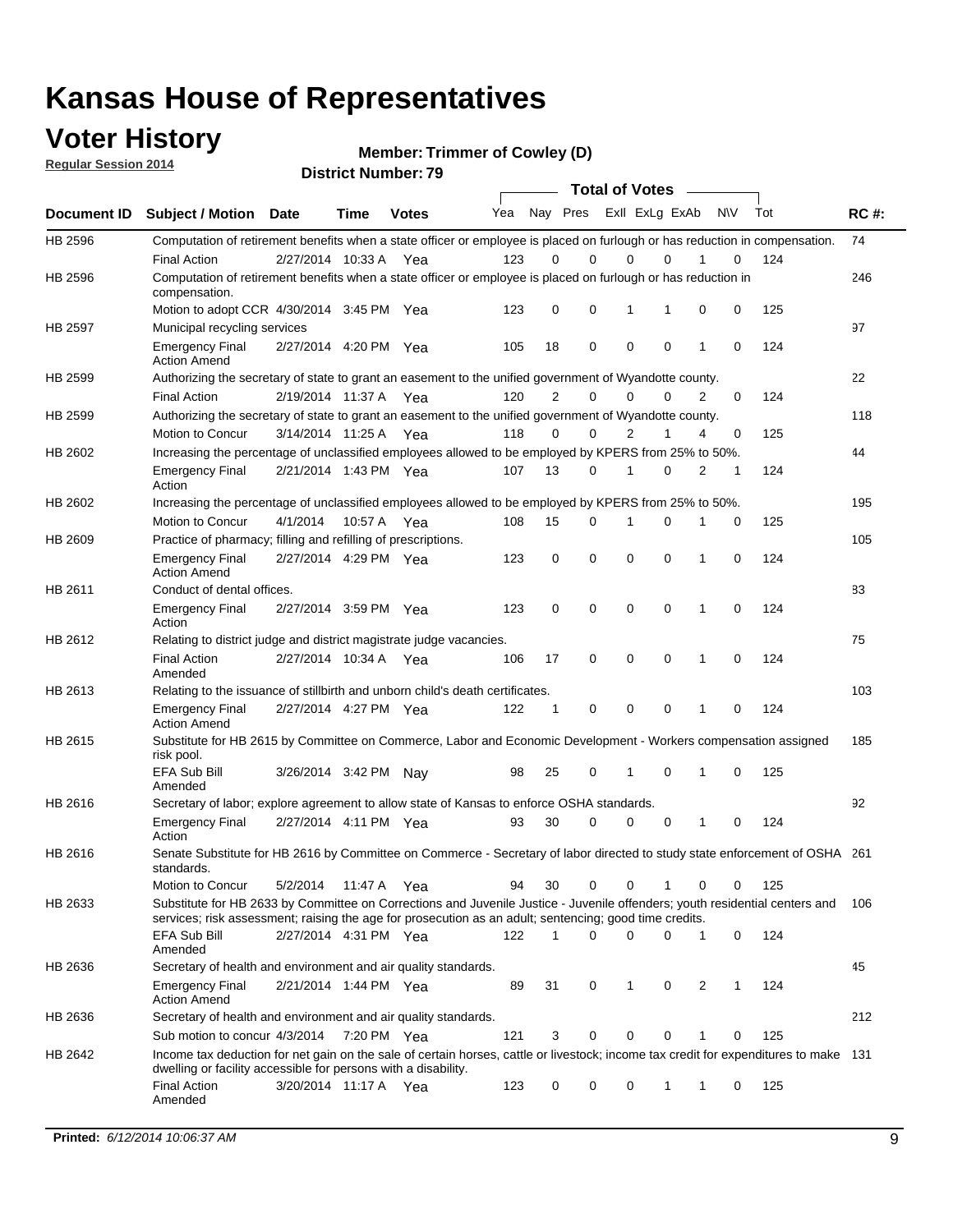#### **Voter History**

| <b>Regular Session 2014</b> |                                                                                                                                                                                                                                                                                                                                                                                                                                                               |                                                     |             | <b>Member: Trimmer of Cowley (D)</b> |     |          |          |                |   |                |             |     |       |  |  |
|-----------------------------|---------------------------------------------------------------------------------------------------------------------------------------------------------------------------------------------------------------------------------------------------------------------------------------------------------------------------------------------------------------------------------------------------------------------------------------------------------------|-----------------------------------------------------|-------------|--------------------------------------|-----|----------|----------|----------------|---|----------------|-------------|-----|-------|--|--|
|                             |                                                                                                                                                                                                                                                                                                                                                                                                                                                               | <b>District Number: 79</b><br><b>Total of Votes</b> |             |                                      |     |          |          |                |   |                |             |     |       |  |  |
|                             |                                                                                                                                                                                                                                                                                                                                                                                                                                                               |                                                     |             |                                      |     |          |          |                |   |                |             |     |       |  |  |
| Document ID                 | <b>Subject / Motion Date</b>                                                                                                                                                                                                                                                                                                                                                                                                                                  |                                                     | Time        | <b>Votes</b>                         | Yea | Nay Pres |          | Exll ExLg ExAb |   |                | <b>NV</b>   | Tot | RC #: |  |  |
| HB 2643                     | Property tax; classification of commercial and industrial machinery and equipment as personal property; reclassification of<br>property upon termination of IRB tax exemption; use of independent appraisers to appraiser certain                                                                                                                                                                                                                             |                                                     |             |                                      |     |          |          |                |   |                |             |     | 164   |  |  |
|                             | <b>Final Action</b><br>Amended                                                                                                                                                                                                                                                                                                                                                                                                                                | 3/26/2014 10:56 A Yea                               |             |                                      | 123 | $\Omega$ | $\Omega$ | 1              | 0 | 1              | 0           | 125 |       |  |  |
| HB 2643                     | Property tax; classification of commercial and industrial machinery and equipment as personal property; reclassification of<br>property upon termination of IRB tax exemption; use of independent appraisers to appraiser certain complex property; motor<br>vehicles, members of military; mortgage registration tax phase out and replacement with fees; county clerk technology fund;<br>county treasurer technology fund.                                 |                                                     |             |                                      |     |          |          |                |   |                |             |     | 274   |  |  |
|                             | Motion to Concur                                                                                                                                                                                                                                                                                                                                                                                                                                              | 5/2/2014                                            |             | 5:12 PM Nay                          | 16  | 108      | 0        | 0              |   |                |             | 125 |       |  |  |
| HB 2643                     | Property tax; classification of commercial and industrial machinery and equipment as personal property; reclassification of<br>property upon termination of IRB tax exemption; use of independent appraisers to appraiser certain complex property; motor<br>vehicles, members of military; mortgage registration tax phase out and replacement with fees; county clerk technology fund;<br>county treasurer technology fund.<br>Motion to adopt CCR 5/3/2014 |                                                     |             |                                      |     |          | 0        | 0              | 0 | 1              | 1           |     | 286   |  |  |
| HB 2648                     | Property tax exemption for levees.                                                                                                                                                                                                                                                                                                                                                                                                                            |                                                     | 1:53 AM Yea |                                      | 70  | 53       |          |                |   |                |             | 125 | 100   |  |  |
|                             | <b>Emergency Final</b><br><b>Action Amend</b>                                                                                                                                                                                                                                                                                                                                                                                                                 | 2/27/2014 4:23 PM Yea                               |             |                                      | 100 | 23       | 0        | 0              | 0 | 1              | 0           | 124 |       |  |  |
| HB 2651                     | County law library.                                                                                                                                                                                                                                                                                                                                                                                                                                           |                                                     |             |                                      |     |          |          |                |   |                |             |     | 76    |  |  |
|                             | <b>Final Action</b><br>Amended                                                                                                                                                                                                                                                                                                                                                                                                                                | 2/27/2014 10:38 A                                   |             | Nav                                  | 82  | 41       | 0        | 0              | 0 | 1              | $\mathbf 0$ | 124 |       |  |  |
| HB 2655                     | Allowing veterans with PTSD to seek mental health treatment upon certain convictions.                                                                                                                                                                                                                                                                                                                                                                         |                                                     |             |                                      |     |          |          |                |   |                |             |     | 77    |  |  |
|                             | <b>Final Action</b><br>Amended                                                                                                                                                                                                                                                                                                                                                                                                                                | 2/27/2014 10:40 A                                   |             | Yea                                  | 123 | 0        | 0        | 0              | 0 | 1              | 0           | 124 |       |  |  |
| HB 2655                     | Senate Substitute for HB 2655 by Committee on Judiciary - Allowing veterans with PTSD to seek mental health treatment<br>upon certain convictions; also amending the crimes of interference with law enforcement and giving a false alarm.                                                                                                                                                                                                                    |                                                     |             |                                      |     |          |          |                |   |                |             |     | 224   |  |  |
|                             | Motion to Concur                                                                                                                                                                                                                                                                                                                                                                                                                                              | 4/4/2014                                            |             | 5:42 PM Yea                          | 122 | 0        | $\Omega$ | 0              |   | 2              | 0           | 125 |       |  |  |
| HB 2656                     | Authorizing the state of Kansas to pay the death gratuity benefit to the designated survivor of a Kansas service member during 48<br>a federal government shutdown and providing for reimbursement to the state                                                                                                                                                                                                                                               |                                                     |             |                                      |     |          |          |                |   |                |             |     |       |  |  |
|                             | <b>Final Action</b>                                                                                                                                                                                                                                                                                                                                                                                                                                           | 2/26/2014 11:27 A Yea                               |             |                                      | 123 | 0        | 0        | 0              | 0 |                | 0           | 124 |       |  |  |
| HB 2661                     | Substitute for HB 2661 by Committee on Energy and Environment - Siting of electric transmission lines; notice and hearing<br>requirements.                                                                                                                                                                                                                                                                                                                    |                                                     |             |                                      |     |          |          |                |   |                |             |     | 181   |  |  |
|                             | <b>EFA Sub Bill</b>                                                                                                                                                                                                                                                                                                                                                                                                                                           | 3/26/2014 3:37 PM Yea                               |             |                                      | 119 | 4        | 0        | 1              | 0 | 1              | 0           | 125 |       |  |  |
| HB 2662                     | Expungment of driving under the influence convictions.                                                                                                                                                                                                                                                                                                                                                                                                        |                                                     |             |                                      |     |          |          |                |   |                |             |     | 116   |  |  |
|                             | <b>Final Action</b><br>Amended                                                                                                                                                                                                                                                                                                                                                                                                                                | 3/14/2014 11:22 A Yea                               |             |                                      | 87  | 31       | 0        | 2              | 1 | $\overline{4}$ | 0           | 125 |       |  |  |
| HB 2668                     | Health insurance for qualified professional associations.                                                                                                                                                                                                                                                                                                                                                                                                     |                                                     |             |                                      |     |          |          |                |   |                |             |     | 34    |  |  |
|                             | <b>Final Action</b><br>Amended                                                                                                                                                                                                                                                                                                                                                                                                                                | 2/21/2014 11:21 A Yea                               |             |                                      | 114 | 7        | 0        | 1              | 0 | 2              | 0           | 124 |       |  |  |
| HB 2668                     | Predetermination of health insurance benefits                                                                                                                                                                                                                                                                                                                                                                                                                 |                                                     |             |                                      |     |          |          |                |   |                |             |     | 262   |  |  |
|                             | Motion to Concur                                                                                                                                                                                                                                                                                                                                                                                                                                              | 5/2/2014                                            | 12:05 P Yea |                                      | 97  | 27       | 0        | 0              | 1 | 0              | 0           | 125 |       |  |  |
| HB 2669                     | State civil service board; transferred from the department of administration to the office of administrative hearings.                                                                                                                                                                                                                                                                                                                                        |                                                     |             |                                      |     |          |          |                |   |                |             |     | 87    |  |  |
|                             | <b>Emergency Final</b><br>Action                                                                                                                                                                                                                                                                                                                                                                                                                              | 2/27/2014 4:05 PM Yea                               |             |                                      | 110 | 13       | 0        | 0              | 0 | 1              | 0           | 124 |       |  |  |
| HB 2673                     | Kansas healing arts act; physician assistant licensure act.                                                                                                                                                                                                                                                                                                                                                                                                   |                                                     |             |                                      |     |          |          |                |   |                |             |     | 91    |  |  |
|                             | <b>Emergency Final</b><br><b>Action Amend</b>                                                                                                                                                                                                                                                                                                                                                                                                                 | 2/27/2014 4:10 PM Yea                               |             |                                      | 105 | 18       | 0        | 0              | 0 | $\mathbf{1}$   | 0           | 124 |       |  |  |
| HB 2673                     | Board of healing arts functions and duties, physician assistants licensure act and podiatry act.                                                                                                                                                                                                                                                                                                                                                              |                                                     |             |                                      |     |          |          |                |   |                |             |     | 270   |  |  |

165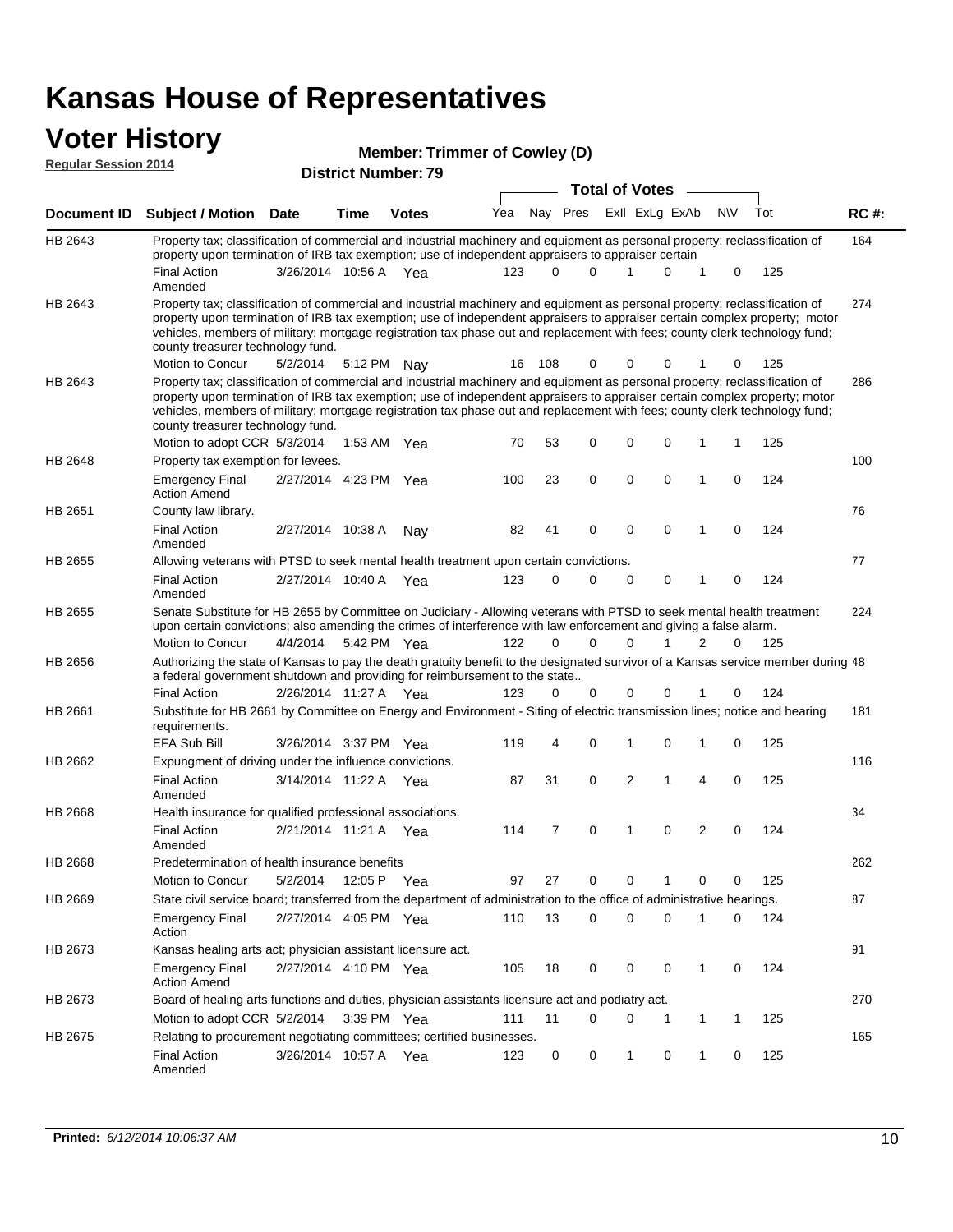#### **Voter History**

**Regular Session 2014**

**Member: Trimmer of Cowley (D)** 

| nuyurur Uuddiun Luin |                                                                                                                                                                                                                                                 |                       |             | <b>District Number: 79</b> |     |          |             |             |                  |                |   |     |             |
|----------------------|-------------------------------------------------------------------------------------------------------------------------------------------------------------------------------------------------------------------------------------------------|-----------------------|-------------|----------------------------|-----|----------|-------------|-------------|------------------|----------------|---|-----|-------------|
|                      |                                                                                                                                                                                                                                                 |                       |             |                            |     |          |             |             | Total of Votes – |                |   |     |             |
| Document ID          | Subject / Motion Date                                                                                                                                                                                                                           |                       | <b>Time</b> | <b>Votes</b>               | Yea |          | Nay Pres    |             | Exll ExLg ExAb   | <b>NV</b>      |   | Tot | <b>RC#:</b> |
| HB 2681              | Substitute for HB2681 by Committee on Veterans, Military, and Homeland Security--Abolishing the Kansas commission on<br>veterans affairs; creating the Kansas commission on veterans affairs office within the executive branch of government.  |                       |             |                            |     |          |             |             |                  |                |   |     | 132         |
|                      | Final Action Sub Bill 3/20/2014 11:18 A Yea                                                                                                                                                                                                     |                       |             |                            | 123 | 0        | 0           | 0           | 1                | 1              | 0 | 125 |             |
| HB 2681              | Substitute for HB2681 by Committee on Veterans, Military, and Homeland Security - Abolishing the Kansas commission on<br>veterans affairs; creating the Kansas commission on veterans affairs office within the executive branch of government. |                       |             |                            |     |          |             |             |                  |                |   |     | 219         |
|                      | Motion to Concur                                                                                                                                                                                                                                | 4/4/2014              | 11:41 A     | Yea                        | 122 | $\Omega$ | $\Omega$    | 1           | 1                | 1              | 0 | 125 |             |
| HB 2684              | Allocating moneys from driver's license fees to the judicial branch nonjudicial salary adjustment fund.                                                                                                                                         |                       |             |                            |     |          |             |             |                  |                |   |     | 78          |
|                      | <b>Final Action</b>                                                                                                                                                                                                                             | 2/27/2014 10:41 A     |             | Yea                        | 93  | 30       | $\Omega$    | $\Omega$    | 0                | 1              | 0 | 124 |             |
| HB 2687              | Unclaimed property act and hearings.                                                                                                                                                                                                            |                       |             |                            |     |          |             |             |                  |                |   |     | 59          |
|                      | <b>Final Action</b>                                                                                                                                                                                                                             | 2/26/2014 11:44 A     |             | Yea                        | 119 | 4        | $\mathbf 0$ | $\mathbf 0$ | 0                | 1              | 0 | 124 |             |
| HB 2687              | Unclaimed property act and hearings.                                                                                                                                                                                                            |                       |             |                            |     |          |             |             |                  |                |   |     | 251         |
|                      | Motion to Concur                                                                                                                                                                                                                                | 5/1/2014              | 1:56 PM     | Yea                        | 125 | 0        | $\mathbf 0$ | $\mathbf 0$ | 0                | 0              | 0 | 125 |             |
| HB 2689              | Amending which convictions are counted for driving while license canceled, suspended or revoked.                                                                                                                                                |                       |             |                            |     |          |             |             |                  |                |   |     | 231         |
|                      | <b>Final Action</b><br>Amended                                                                                                                                                                                                                  | 4/5/2014              | 10:23 A     | Yea                        | 121 | 0        | $\mathbf 0$ | $\Omega$    | 0                | 4              | 0 | 125 |             |
| HB 2693              | Providing for testing by community colleges for commercial driver's licenses and allowing temporary commercial driver's<br>license holders the ability to drive class A commercial vehicles.                                                    |                       |             |                            |     |          |             |             |                  |                |   |     | 104         |
|                      | <b>Emergency Final</b><br><b>Action Amend</b>                                                                                                                                                                                                   | 2/27/2014 4:28 PM Yea |             |                            | 123 | 0        | $\Omega$    | $\mathbf 0$ | 0                | 1              | 0 | 124 |             |
| HB 2693              | Senate Substitute for HB 2693 by Committee on Transportation - Providing for testing by community colleges for commercial 255<br>driver's licenses; entities serving as driver's licenses examiners.                                            |                       |             |                            |     |          |             |             |                  |                |   |     |             |
|                      | Motion to adopt CCR 5/1/2014                                                                                                                                                                                                                    |                       |             | 4:42 PM Yea                | 125 | 0        | $\mathbf 0$ | 0           | $\Omega$         | 0              | 0 | 125 |             |
| HB 2715              | Farm machinery and equipment annual highway permits, commercial drivers' license.                                                                                                                                                               |                       |             |                            |     |          |             |             |                  |                |   |     | 98          |
|                      | <b>Emergency Final</b><br><b>Action Amend</b>                                                                                                                                                                                                   | 2/27/2014 4:21 PM Yea |             |                            | 123 | 0        | $\mathbf 0$ | 0           | 0                | 1              | 0 | 124 |             |
| HB 2717              | Registration of operators of assisted living, residential health care, home plus or adult day care facilities.                                                                                                                                  |                       |             |                            |     |          |             |             |                  |                |   |     | 175         |
|                      | <b>Emergency Final</b><br><b>Action Amend</b>                                                                                                                                                                                                   | 3/26/2014 3:29 PM Yea |             |                            | 114 | 9        | 0           | 1           | 0                | 1              | 0 | 125 |             |
| HB 2721              | Substitute for Substitute for HB 2721 by Committee on Commerce, Labor and Economic Development †Enacting the<br>business entity standard treatment act.                                                                                         |                       |             |                            |     |          |             |             |                  |                |   |     | 117         |
|                      | Final Action Sub Bill 3/14/2014 11:23 A Yea                                                                                                                                                                                                     |                       |             |                            | 118 | 0        | 0           | 2           |                  |                | 0 | 125 |             |
| HB 2721              | Substitute for Substitute for HB 2721 by Committee on Commerce, Labor and Economic Development - Enacting the business 273<br>entity standard treatment act.                                                                                    |                       |             |                            |     |          |             |             |                  |                |   |     |             |
|                      | Motion to Concur                                                                                                                                                                                                                                | 5/2/2014              |             | 3:59 PM Yea                | 122 | 0        | 0           | 0           |                  |                | 1 | 125 |             |
| HB 2724              | Uniform commercial driver's license act; definition of tank vehicle.                                                                                                                                                                            |                       |             |                            |     |          |             |             |                  |                |   |     | 99          |
|                      | <b>Emergency Final</b><br>Action                                                                                                                                                                                                                | 2/27/2014 4:22 PM Yea |             |                            | 122 | 1        | 0           | 0           | $\mathbf 0$      | 1              | 0 | 124 |             |
| HB 2727              | Expiration of license plates and placards for individuals with disability.                                                                                                                                                                      |                       |             |                            |     |          |             |             |                  |                |   |     | 88          |
|                      | <b>Emergency Final</b><br>Action                                                                                                                                                                                                                | 2/27/2014 4:06 PM Yea |             |                            | 123 | 0        | 0           | 0           | 0                | 1              | 0 | 124 |             |
| HB 2728              | Permits for the operation of salvage vehicles no longer required to be prepared in triplicate.                                                                                                                                                  |                       |             |                            |     |          |             |             |                  |                |   |     | 89          |
|                      | <b>Emergency Final</b><br>Action                                                                                                                                                                                                                | 2/27/2014 4:07 PM Yea |             |                            | 122 | 1        | 0           | 0           | 0                | $\mathbf{1}$   | 0 | 124 |             |
| HB 2728              | Permits for the operation of salvage vehicles no longer required to be prepared in triplicate.                                                                                                                                                  |                       |             |                            |     |          |             |             |                  |                |   |     | 192         |
|                      | Motion to Concur                                                                                                                                                                                                                                | 3/31/2014 11:43 A Yea |             |                            | 122 | 0        | 0           | 1           | 0                | $\overline{2}$ | 0 | 125 |             |
| HB 2732              | Sales tax authority for Rooks county for constructing or remodeling a jail facility.                                                                                                                                                            |                       |             |                            |     |          |             |             |                  |                |   |     | 232         |
|                      | <b>Final Action</b>                                                                                                                                                                                                                             | 4/5/2014              |             | 10:24 A Yea                | 121 | 0        | 0           | 0           | 0                | 4              | 0 | 125 |             |
| HB 2744              | Insurance; coverage for autism spectrum disorder.                                                                                                                                                                                               |                       |             |                            |     |          |             |             |                  |                |   |     | 137         |
|                      | <b>Final Action</b><br>Amended                                                                                                                                                                                                                  | 3/21/2014 10:14 A Yea |             |                            | 114 | 3        | 0           | 0           | 1                | 6              | 1 | 125 |             |
| HB 2745              | Tax lien on property voluntarily transferred.                                                                                                                                                                                                   |                       |             |                            |     |          |             |             |                  |                |   |     | 166         |
|                      | <b>Final Action</b>                                                                                                                                                                                                                             | 3/26/2014 10:58 A     |             | Yea                        | 123 | 0        | 0           | 1           | 0                | 1              | 0 | 125 |             |

**Printed:**  $6/12/2014$  10:06:37 AM 11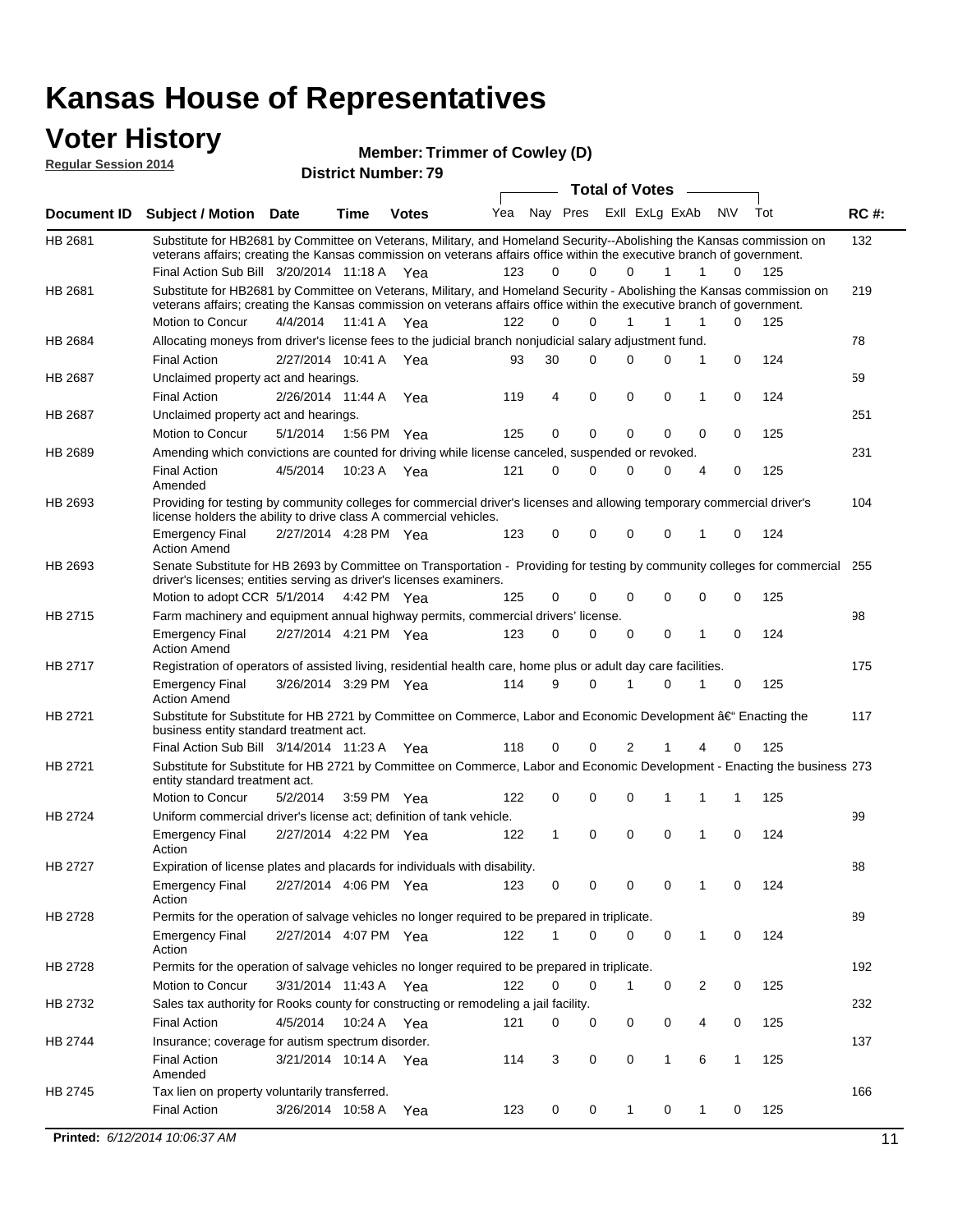### **Voter History**

**Regular Session 2014**

#### **Member: Trimmer of Cowley (D)**

|                    |                                                                                                                                                                                                                                      |                       |             |              |     |          |          | <b>Total of Votes</b> |                |                |          |     |             |
|--------------------|--------------------------------------------------------------------------------------------------------------------------------------------------------------------------------------------------------------------------------------|-----------------------|-------------|--------------|-----|----------|----------|-----------------------|----------------|----------------|----------|-----|-------------|
| <b>Document ID</b> | <b>Subject / Motion Date</b>                                                                                                                                                                                                         |                       | Time        | <b>Votes</b> | Yea | Nay Pres |          |                       | Exll ExLg ExAb | N\V            |          | Tot | <b>RC#:</b> |
| HB 2755            | Repealing the sunset on the Kansas taxpayer transparency act.                                                                                                                                                                        |                       |             |              |     |          |          |                       |                |                |          |     | 140         |
|                    | <b>Final Action</b>                                                                                                                                                                                                                  | 3/24/2014 10:13 A     |             | Yea          | 122 | 0        | 0        | 0                     | 0              | 3              | 0        | 125 |             |
| HB 2767            | State child death review board.                                                                                                                                                                                                      |                       |             |              |     |          |          |                       |                |                |          |     | 167         |
|                    | <b>Final Action</b><br>Amended                                                                                                                                                                                                       | 3/26/2014 10:59 A     |             | Yea          | 123 | 0        | 0        | 1                     | $\mathbf 0$    | 1              | 0        | 125 |             |
| <b>HCR 5029</b>    | Urging the Kansas bureau of investigation to establish a blue alert system for the state of Kansas.                                                                                                                                  |                       |             |              |     |          |          |                       |                |                |          |     | 95          |
|                    | <b>Emergency Final</b><br><b>Action Amend</b>                                                                                                                                                                                        | 2/27/2014 4:15 PM Yea |             |              | 121 | 2        | 0        | 0                     | 0              | 1              | 0        | 124 |             |
| <b>HCR 5031</b>    | Urging Congress to provide for the prompt payment of disability compensation to U.S. Veterans.                                                                                                                                       |                       |             |              |     |          |          |                       |                |                |          |     | 125         |
|                    | <b>Final Action</b>                                                                                                                                                                                                                  | 3/19/2014 11:21 A Yea |             |              | 122 | $\Omega$ | 0        | 0                     | 1              | 2              | 0        | 125 |             |
| HR 6049            | Resolution encouraging the creation of a Kansas plan for comprehensive treatment of chronic obstruction pulmonary<br>disease.                                                                                                        |                       |             |              |     |          |          |                       |                |                |          |     | 109         |
|                    | <b>Emergency Final</b><br><b>Action Amend</b>                                                                                                                                                                                        | 3/6/2014              | 11:24 A     | Yea          | 120 | 0        | 0        | 2                     | 1              | $\overline{2}$ | 0        | 125 |             |
| HR 6063            | Urging the President to extend the qualifications for the Women's Army Corps Service Medal.                                                                                                                                          |                       |             |              |     |          |          |                       |                |                |          |     | 143         |
|                    | <b>Final Action</b>                                                                                                                                                                                                                  | 3/25/2014 10:11 A Yea |             |              | 123 | $\Omega$ | $\Omega$ | 1                     | $\Omega$       | 1              | 0        | 125 |             |
| SB 40              | House Substitute for SB 40 by Committee on Corrections and Juvenile Justice †Secretary of corrections; including juvenile<br>offenders in the prison made goods act; authorizing use of correctional industries funds for payment of |                       |             |              |     |          |          |                       |                |                |          |     | 123         |
|                    | Final Action Sub Bill 3/17/2014 11:23 A Yea                                                                                                                                                                                          |                       |             |              | 123 | 0        | 0        | $\Omega$              | $\Omega$       | 2              | 0        | 125 |             |
| SB 54              | Medical assistance recovery program; rules and regulations.                                                                                                                                                                          |                       |             |              |     |          |          |                       |                |                |          |     | 174         |
|                    | <b>Emergency Final</b><br><b>Action Amend</b>                                                                                                                                                                                        | 3/26/2014 3:28 PM Yea |             |              | 95  | 28       | 0        | 1                     | $\mathbf 0$    | 1              | 0        | 125 |             |
| <b>SB 54</b>       | Amendments to statutes regulating abortions.                                                                                                                                                                                         |                       |             |              |     |          |          |                       |                |                |          |     | 214         |
|                    | Motion to Adopt CCR 4/4/2014                                                                                                                                                                                                         |                       | 9:59 AM Yea |              | 112 | 11       | 0        | 1                     | $\mathbf 0$    | 1              | 0        | 125 |             |
| SB 63              | State use law; purchases by municipalities; committee sunset date and chairperson selection.                                                                                                                                         |                       |             |              |     |          |          |                       |                |                |          |     | 280         |
|                    | Motion to adopt CCR 5/2/2014                                                                                                                                                                                                         |                       | 8:52 PM Yea |              | 124 | 0        | 0        | 0                     | $\mathbf 0$    | 1              | 0        | 125 |             |
| <b>SB 99</b>       | Lobbyists defined.                                                                                                                                                                                                                   |                       |             |              |     |          |          |                       |                |                |          |     | 184         |
|                    | <b>Emergency Final</b><br>Action                                                                                                                                                                                                     | 3/26/2014 3:41 PM Yea |             |              | 117 | 6        | 0        | 1                     | $\mathbf 0$    | 1              | 0        | 125 |             |
| SB 147             | House Substitute for SB 147 by Committee on Agriculture and Natural Resources †Amending the powers and duties of the 133<br>Kansas department of agriculture division of conservation and the state conservation commission.         |                       |             |              |     |          |          |                       |                |                |          |     |             |
|                    | Final Action Sub Bill 3/20/2014 11:19 A Yea<br>Amended                                                                                                                                                                               |                       |             |              | 123 | 0        | 0        | 0                     | 1              | 1              | 0        | 125 |             |
| <b>SB 218</b>      | House Substitute for SB 218 by Committee on Appropriations-Education; relating to the financing and instruction thereof;                                                                                                             |                       |             |              |     |          |          |                       |                |                |          |     | 226         |
|                    | making and concerning appropriations for the fiscal years ending June 30, 2014, and June 30, 2015, for certain agencies.<br>Final Action Sub Bill 4/4/2014                                                                           |                       | 6:17 PM Yea |              | 91  | 31       | $\Omega$ | 0                     | 1              | $\overline{2}$ | $\Omega$ | 125 |             |
|                    | Amended                                                                                                                                                                                                                              |                       |             |              |     |          |          |                       |                |                |          |     |             |
| <b>SB 218</b>      | House Substitute for SB 218 by Committee on Appropriations-Education; relating to the financing and instruction thereof;                                                                                                             |                       |             |              |     |          |          |                       |                |                |          |     | 237         |
|                    | making and concerning appropriations for the fiscal years ending June 30, 2014, and June 30, 2015, for certain agencies.                                                                                                             |                       |             |              |     |          |          |                       |                |                |          |     |             |
|                    | Sub Motion to Adopt 4/6/2014 12:51 A Nay                                                                                                                                                                                             |                       |             |              | 55  | 67       | 0        | 0                     | 0              | 3              | 0        | 125 |             |
| SB 231             | <b>CCR</b><br>House Substitute for SB 231 †Concerning valuation and appeals; renaming the state court of tax appeals; timing of                                                                                                      |                       |             |              |     |          |          |                       |                |                |          |     | 134         |
|                    | decisions.<br>Final Action Sub Bill 3/20/2014 11:21 A Yea                                                                                                                                                                            |                       |             |              | 123 | 0        | 0        | 0                     | $\mathbf{1}$   | 1              | 0        | 125 |             |
| SB 231             | Amended<br>House Substitute for SB 231 - Concerning valuation and appeals; renaming the state court of tax appeals; timing of                                                                                                        |                       |             |              |     |          |          |                       |                |                |          |     | 281         |
|                    | decisions                                                                                                                                                                                                                            |                       |             |              |     |          |          |                       |                |                |          |     |             |
|                    | Motion to Adopt CCR 5/2/2014 8:56 PM Yea                                                                                                                                                                                             |                       |             |              | 124 | 0        | 0        | 0                     | $\mathbf 0$    | 1              | 0        | 125 |             |
| SB 245             | House Substitute for SB 245 by Committee on Appropriations - Appropriations for FY 2014, FY 2015, and FY 2016 for the<br>department of corrections; capital improvement projects.                                                    |                       |             |              |     |          |          |                       |                |                |          |     | 13          |
|                    | Final Action Sub Bill 2/13/2014 11:34 A Nay<br>Amended                                                                                                                                                                               |                       |             |              | 79  | 41       | 0        | 3                     | 0              | 1              | 0        | 124 |             |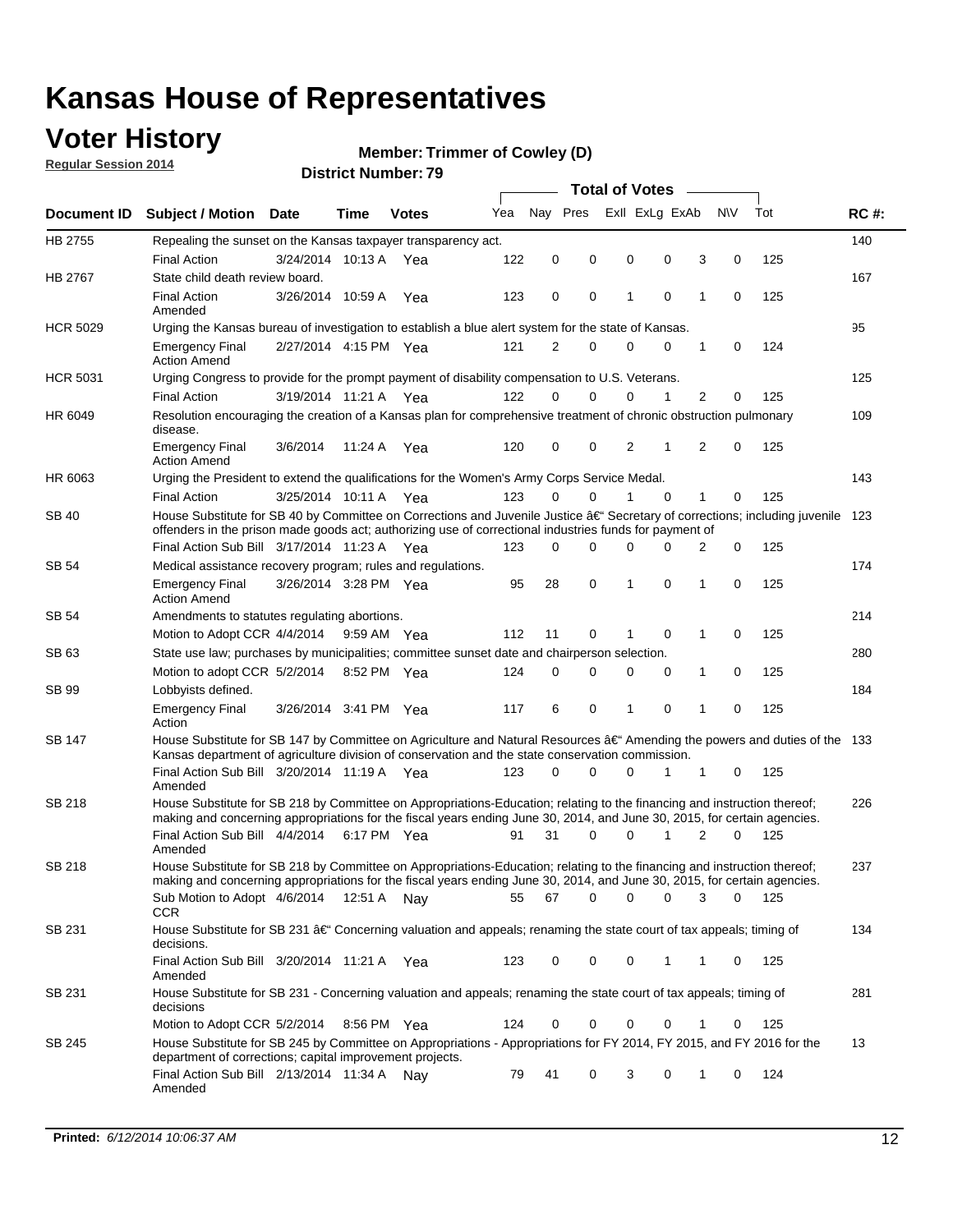# **Voter History**<br> **Regular Session 2014**

#### **Member: Trimmer of Cowley (D)**

| <b>Regular Session 2014</b> |
|-----------------------------|
|-----------------------------|

| Nay Pres<br>Exll ExLg ExAb<br><b>NV</b><br>Tot<br>Yea<br>Document ID Subject / Motion Date<br><b>Votes</b><br>Time<br>SB 245<br>House Substitute for SB 245 by Committee on Appropriations - Education funding; relating to mineral production; creating the<br>mineral production education fund, crediting 20% of remainder from oil and gas tax into such fund, moneys expended on<br>education; abolishing the oil and gas valuation depletion trust fund; allowing the counties to retain funds already in such<br>county's oil and gas valuation depletion trust fund; concerning school financing sources; proceeds from the tax levied by a<br>school district under authority of K.S.A. 2013 Supp. 72-6431, remitted to the state treasury to the credit of the state school<br>district finance fund not to the district's general fund; making and concerning appropriations for fiscal year 2017.<br>Motion to adopt CCR 5/1/2014<br>5:06 PM<br>37<br>$\Omega$<br>0<br>0<br>$\Omega$<br>$\Omega$<br>88<br>Nav<br>SB 248<br>Victim notification prior to release of certain inmates.<br>122<br>$\mathbf 0$<br>$\mathbf 0$<br>0<br>0<br>2<br><b>Final Action</b><br>3/17/2014 11:18 A<br>1<br>Yea<br>SB 254<br>Medical assistance recovery program; rules and regulations.<br>$\mathbf 0$<br>$\mathbf 0$<br>1<br>0<br>1<br>125<br><b>Emergency Final</b><br>3/26/2014 3:34 PM Yea<br>123<br>0 | <b>RC#:</b><br>258<br>125<br>119<br>125<br>179<br>147<br>125<br>236 |  |
|---------------------------------------------------------------------------------------------------------------------------------------------------------------------------------------------------------------------------------------------------------------------------------------------------------------------------------------------------------------------------------------------------------------------------------------------------------------------------------------------------------------------------------------------------------------------------------------------------------------------------------------------------------------------------------------------------------------------------------------------------------------------------------------------------------------------------------------------------------------------------------------------------------------------------------------------------------------------------------------------------------------------------------------------------------------------------------------------------------------------------------------------------------------------------------------------------------------------------------------------------------------------------------------------------------------------------------------------------------------------------------------------------------|---------------------------------------------------------------------|--|
|                                                                                                                                                                                                                                                                                                                                                                                                                                                                                                                                                                                                                                                                                                                                                                                                                                                                                                                                                                                                                                                                                                                                                                                                                                                                                                                                                                                                         |                                                                     |  |
|                                                                                                                                                                                                                                                                                                                                                                                                                                                                                                                                                                                                                                                                                                                                                                                                                                                                                                                                                                                                                                                                                                                                                                                                                                                                                                                                                                                                         |                                                                     |  |
|                                                                                                                                                                                                                                                                                                                                                                                                                                                                                                                                                                                                                                                                                                                                                                                                                                                                                                                                                                                                                                                                                                                                                                                                                                                                                                                                                                                                         |                                                                     |  |
|                                                                                                                                                                                                                                                                                                                                                                                                                                                                                                                                                                                                                                                                                                                                                                                                                                                                                                                                                                                                                                                                                                                                                                                                                                                                                                                                                                                                         |                                                                     |  |
|                                                                                                                                                                                                                                                                                                                                                                                                                                                                                                                                                                                                                                                                                                                                                                                                                                                                                                                                                                                                                                                                                                                                                                                                                                                                                                                                                                                                         |                                                                     |  |
| Action                                                                                                                                                                                                                                                                                                                                                                                                                                                                                                                                                                                                                                                                                                                                                                                                                                                                                                                                                                                                                                                                                                                                                                                                                                                                                                                                                                                                  |                                                                     |  |
| SB 256<br>Attorney general; costs in criminal appeals.                                                                                                                                                                                                                                                                                                                                                                                                                                                                                                                                                                                                                                                                                                                                                                                                                                                                                                                                                                                                                                                                                                                                                                                                                                                                                                                                                  |                                                                     |  |
| <b>Final Action</b><br>3/25/2014 10:16 A<br>119<br>0<br>Yea<br>4<br>0<br>1<br>1<br>0<br>Amended                                                                                                                                                                                                                                                                                                                                                                                                                                                                                                                                                                                                                                                                                                                                                                                                                                                                                                                                                                                                                                                                                                                                                                                                                                                                                                         |                                                                     |  |
| SB 256<br>Amending the crime of mistreatment of a dependent adult; creating the crime of mistreatment of an elder person; amending<br>the crime of unlawful sexual relations; amending provisions relating to appearance bonds and surety regulation; amending<br>violations of the Kansas racketeer influenced and corrupt organization act; also concerning the attorney general, costs in<br>criminal appeals.                                                                                                                                                                                                                                                                                                                                                                                                                                                                                                                                                                                                                                                                                                                                                                                                                                                                                                                                                                                       |                                                                     |  |
| 3<br>Motion to Adopt CCR 4/5/2014<br>118<br>0<br>0<br>$\mathbf 0$<br>6:52 PM Yea<br>4<br>0                                                                                                                                                                                                                                                                                                                                                                                                                                                                                                                                                                                                                                                                                                                                                                                                                                                                                                                                                                                                                                                                                                                                                                                                                                                                                                              | 125                                                                 |  |
| SB 258<br>Amending the juvenile statute of limitations to match adult time limitations for sex crimes.                                                                                                                                                                                                                                                                                                                                                                                                                                                                                                                                                                                                                                                                                                                                                                                                                                                                                                                                                                                                                                                                                                                                                                                                                                                                                                  | 135                                                                 |  |
| $\mathbf{1}$<br><b>Final Action</b><br>3/20/2014 11:21 A Yea<br>123<br>0<br>0<br>0<br>$\mathbf{1}$<br>$\mathbf 0$<br>Amended                                                                                                                                                                                                                                                                                                                                                                                                                                                                                                                                                                                                                                                                                                                                                                                                                                                                                                                                                                                                                                                                                                                                                                                                                                                                            | 125                                                                 |  |
| SB 258<br>Relating to issuance of certificates of birth resulting in stillbirth.                                                                                                                                                                                                                                                                                                                                                                                                                                                                                                                                                                                                                                                                                                                                                                                                                                                                                                                                                                                                                                                                                                                                                                                                                                                                                                                        | 259                                                                 |  |
| Motion to Adopt CCR 5/1/2014<br>121<br>0<br>$\mathbf 0$<br>0<br>$\mathbf 0$<br>5:12 PM Yea<br>$\overline{4}$<br>0                                                                                                                                                                                                                                                                                                                                                                                                                                                                                                                                                                                                                                                                                                                                                                                                                                                                                                                                                                                                                                                                                                                                                                                                                                                                                       | 125                                                                 |  |
| Establishing the military funeral honors fund under the adjutant general's office.<br>SB 263                                                                                                                                                                                                                                                                                                                                                                                                                                                                                                                                                                                                                                                                                                                                                                                                                                                                                                                                                                                                                                                                                                                                                                                                                                                                                                            | 148                                                                 |  |
| <b>Final Action</b><br>123<br>$\mathbf 0$<br>$\mathbf{1}$<br>$\mathbf 0$<br>125<br>3/25/2014 10:17 A Yea<br>0<br>1<br>$\mathbf 0$<br>Amended                                                                                                                                                                                                                                                                                                                                                                                                                                                                                                                                                                                                                                                                                                                                                                                                                                                                                                                                                                                                                                                                                                                                                                                                                                                            |                                                                     |  |
| SB 263<br>Veterans and military matters; military honors fund; death gratuity; disabled veterans preference, state jobs and contracts;<br>schools on military reservations, funding.                                                                                                                                                                                                                                                                                                                                                                                                                                                                                                                                                                                                                                                                                                                                                                                                                                                                                                                                                                                                                                                                                                                                                                                                                    | 256                                                                 |  |
| $\mathbf 0$<br>$\mathbf 0$<br>0<br>$\mathbf 0$<br>0<br>Motion to adopt CCR 5/1/2014 4:47 PM Yea<br>124<br>1                                                                                                                                                                                                                                                                                                                                                                                                                                                                                                                                                                                                                                                                                                                                                                                                                                                                                                                                                                                                                                                                                                                                                                                                                                                                                             | 125                                                                 |  |
| SB 265<br>Income definition for Homestead Refund eligibility.                                                                                                                                                                                                                                                                                                                                                                                                                                                                                                                                                                                                                                                                                                                                                                                                                                                                                                                                                                                                                                                                                                                                                                                                                                                                                                                                           | 113                                                                 |  |
| $\mathbf 0$<br>$\mathbf 0$<br>$\mathbf{1}$<br>$\overline{2}$<br>125<br><b>Final Action</b><br>3/13/2014 11:23 A Yea<br>121<br>1<br>0<br>Amended                                                                                                                                                                                                                                                                                                                                                                                                                                                                                                                                                                                                                                                                                                                                                                                                                                                                                                                                                                                                                                                                                                                                                                                                                                                         |                                                                     |  |
| SB 265<br>Definition of income for homestead refund and SAFESR eligibility; income tax credits for adoption expenses and expenses to<br>make dwelling or facility accessible to persons with a disability; income tax deductions, self-employment taxes, expenses<br>related to organ donations, net gain on the sale of certain livestock; withholding, non-resident pass-through entity income;<br>Kansas taxpayer transparency act, sunset; sales tax exemptions.                                                                                                                                                                                                                                                                                                                                                                                                                                                                                                                                                                                                                                                                                                                                                                                                                                                                                                                                    | 227                                                                 |  |
| Motion to Adopt CCR 4/4/2014 6:29 PM Yea<br>122<br>0<br>0<br>0<br>1<br>2<br>0                                                                                                                                                                                                                                                                                                                                                                                                                                                                                                                                                                                                                                                                                                                                                                                                                                                                                                                                                                                                                                                                                                                                                                                                                                                                                                                           | 125                                                                 |  |
| SB 266<br>Mineral severance tax return file date.                                                                                                                                                                                                                                                                                                                                                                                                                                                                                                                                                                                                                                                                                                                                                                                                                                                                                                                                                                                                                                                                                                                                                                                                                                                                                                                                                       | 114                                                                 |  |
| <b>Final Action</b><br>121<br>3/13/2014 11:24 A<br>0<br>0<br>1<br>1<br>2<br>0<br>Yea<br>Amended                                                                                                                                                                                                                                                                                                                                                                                                                                                                                                                                                                                                                                                                                                                                                                                                                                                                                                                                                                                                                                                                                                                                                                                                                                                                                                         | 125                                                                 |  |
| SB 266<br>Severance tax return and payment dates; sales tax authority for Rooks county; property tax exemptions for certain donations<br>of land to the state and for amateur-built aircraft; sales tax exemptions for surface mining equipment and certain charitable<br>organizations.                                                                                                                                                                                                                                                                                                                                                                                                                                                                                                                                                                                                                                                                                                                                                                                                                                                                                                                                                                                                                                                                                                                | 266                                                                 |  |
| Motion to Adopt CCR 5/2/2014<br>122<br>0<br>125<br>3:19 PM Yea<br>1<br>0<br>1<br>1<br>0                                                                                                                                                                                                                                                                                                                                                                                                                                                                                                                                                                                                                                                                                                                                                                                                                                                                                                                                                                                                                                                                                                                                                                                                                                                                                                                 |                                                                     |  |
| SB 267<br>Insurance; excluding real estate from acceptable security deposits with the commissioner and requiring original handwritten<br>signatures on deposit forms.                                                                                                                                                                                                                                                                                                                                                                                                                                                                                                                                                                                                                                                                                                                                                                                                                                                                                                                                                                                                                                                                                                                                                                                                                                   | 144                                                                 |  |
| <b>Final Action</b><br>0<br>0<br>1<br>0<br>3/25/2014 10:12 A Yea<br>123<br>1<br>0                                                                                                                                                                                                                                                                                                                                                                                                                                                                                                                                                                                                                                                                                                                                                                                                                                                                                                                                                                                                                                                                                                                                                                                                                                                                                                                       | 125                                                                 |  |
| SB 268<br>Insurance; Risk-based capital requirements.                                                                                                                                                                                                                                                                                                                                                                                                                                                                                                                                                                                                                                                                                                                                                                                                                                                                                                                                                                                                                                                                                                                                                                                                                                                                                                                                                   | 145                                                                 |  |
| <b>Final Action</b><br>$\mathbf{1}$<br>0<br>1<br>3/25/2014 10:13 A Yea<br>123<br>0<br>0<br>0                                                                                                                                                                                                                                                                                                                                                                                                                                                                                                                                                                                                                                                                                                                                                                                                                                                                                                                                                                                                                                                                                                                                                                                                                                                                                                            | 125                                                                 |  |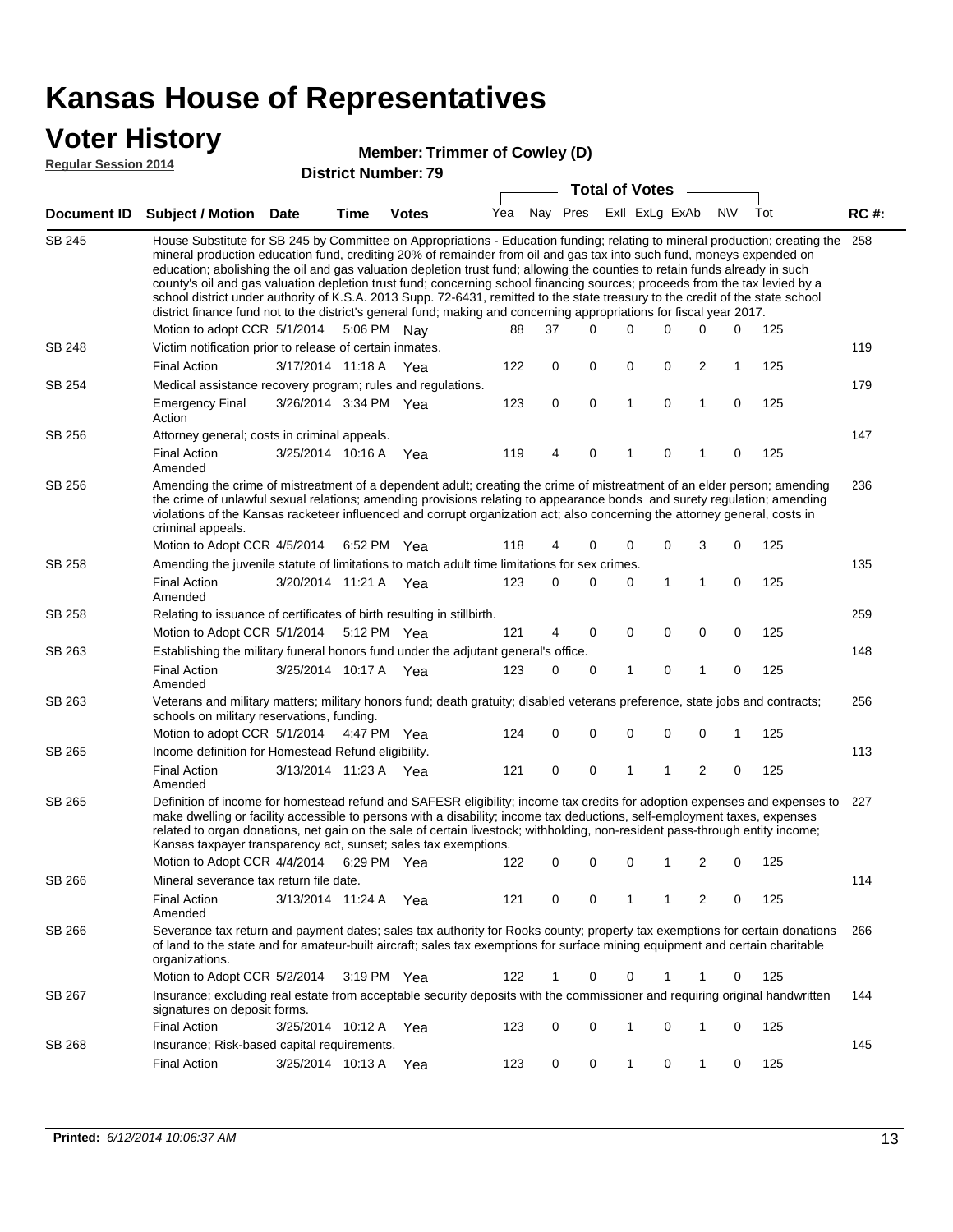### **Voter History**

**Regular Session 2014**

#### **Member: Trimmer of Cowley (D)**

|                    |                                                                                                                                                                                    |                       |      |              |     | <b>Total of Votes</b> |             |  |                |             |   |             |     |             |
|--------------------|------------------------------------------------------------------------------------------------------------------------------------------------------------------------------------|-----------------------|------|--------------|-----|-----------------------|-------------|--|----------------|-------------|---|-------------|-----|-------------|
| <b>Document ID</b> | <b>Subject / Motion Date</b>                                                                                                                                                       |                       | Time | <b>Votes</b> | Yea | Nay Pres              |             |  | Exll ExLg ExAb |             |   | N\V         | Tot | <b>RC#:</b> |
| <b>SB 271</b>      | Amending the Kansas medicaid fraud control act.                                                                                                                                    |                       |      |              |     |                       |             |  |                |             |   |             |     | 176         |
|                    | <b>Emergency Final</b><br><b>Action Amend</b>                                                                                                                                      | 3/26/2014 3:30 PM Yea |      |              | 123 | 0                     | 0           |  | 1              | $\mathbf 0$ | 1 | 0           | 125 |             |
| SB 271             | Amending the Kansas medicaid fraud control act.                                                                                                                                    |                       |      |              |     |                       |             |  |                |             |   |             |     | 228         |
|                    | Motion to Adopt CCR 4/4/2014 6:33 PM Yea                                                                                                                                           |                       |      |              | 122 | 0                     | 0           |  | 0              | 1           | 2 | 0           | 125 |             |
| SB 272             | Eliminating the 3% limit on controlled shooting area acreage in a county.                                                                                                          |                       |      |              |     |                       |             |  |                |             |   |             |     | 149         |
|                    | <b>Final Action</b>                                                                                                                                                                | 3/25/2014 10:19 A Yea |      |              | 123 | $\Omega$              | 0           |  | 1              | 0           | 1 | 0           | 125 |             |
| SB 273             | House Substitute for SB 273 by Committee on Transportation â€ <sup>4</sup> Commercial vehicles; regulation and registration thereof.                                               |                       |      |              |     |                       |             |  |                |             |   |             |     | 168         |
|                    | Final Action Sub Bill 3/26/2014 11:00 A Yea<br>Amended                                                                                                                             |                       |      |              | 122 | $\mathbf 1$           | 0           |  | -1             | 0           | 1 | 0           | 125 |             |
| SB 273             | Regulation of commercial motor vehicles; exemption from rules and regulations of the Kansas corporation commission.                                                                |                       |      |              |     |                       |             |  |                |             |   |             |     | 265         |
|                    | Motion to Adopt CCR 5/2/2014 3:10 PM Yea                                                                                                                                           |                       |      |              | 101 | 22                    | 0           |  | 0              | 1           | 1 | 0           | 125 |             |
| SB 274             | Political action committees, legislative leadership.                                                                                                                               |                       |      |              |     |                       |             |  |                |             |   |             |     | 169         |
|                    | <b>Final Action</b><br>Amended                                                                                                                                                     | 3/26/2014 11:01 A Yea |      |              | 108 | 15                    | 0           |  | $\mathbf{1}$   | 0           | 1 | 0           | 125 |             |
| SB 278             | Establishing the state board of veterinary examiners within the animal health division of the Kansas department of agriculture<br>for a two-year period.                           |                       |      |              |     |                       |             |  |                |             |   |             |     | 127         |
|                    | <b>Final Action</b>                                                                                                                                                                | 3/19/2014 11:24 A     |      | Yea          | 122 | 0                     | 0           |  | 0              | $\mathbf 1$ | 2 | 0           | 125 |             |
| SB 284             | Amending the Kansas 911 act.                                                                                                                                                       |                       |      |              |     |                       |             |  |                |             |   |             |     | 124         |
|                    | <b>Final Action</b>                                                                                                                                                                | 3/17/2014 11:24 A     |      | Yea          | 121 | 2                     | $\mathbf 0$ |  | $\mathbf 0$    | 0           | 2 | $\Omega$    | 125 |             |
| SB 285             | Optometrists; prohibition against limiting payment for covered services to insurance plan amounts.                                                                                 |                       |      |              |     |                       |             |  |                |             |   |             |     | 150         |
|                    | <b>Final Action</b><br>Amended                                                                                                                                                     | 3/25/2014 10:20 A     |      | Yea          | 123 | 0                     | 0           |  | 1              | 0           | 1 | 0           | 125 |             |
| SB 286             | Extending sunset date on certain agriculture fees from July 1, 2015, to July 1, 2019.                                                                                              |                       |      |              |     |                       |             |  |                |             |   |             |     | 151         |
|                    | <b>Final Action</b><br>Amended                                                                                                                                                     | 3/25/2014 10:23 A Yea |      |              | 76  | 47                    | 0           |  | $\mathbf 1$    | 0           | 1 | 0           | 125 |             |
| SB 286             | Agriculture; extending sunset date on certain agriculture fees from July 1, 2015, to July 1, 2018; national day of the cowboy;<br>establishing the local food and farm task force. |                       |      |              |     |                       |             |  |                |             |   |             |     | 264         |
|                    | Motion to adopt CCR 5/2/2014 3:04 PM Yea                                                                                                                                           |                       |      |              | 102 | 21                    | 0           |  | 0              | $\mathbf 1$ | 1 | 0           | 125 |             |
| SB 306             | Modernizing certain insurance laws to allow use of additional investments.                                                                                                         |                       |      |              |     |                       |             |  |                |             |   |             |     | 173         |
|                    | <b>Emergency Final</b><br>Action                                                                                                                                                   | 3/26/2014 3:26 PM Yea |      |              | 123 | 0                     | 0           |  | $\mathbf{1}$   | 0           | 1 | 0           | 125 |             |
| <b>SB 308</b>      | Updating the Kansas no-call act.                                                                                                                                                   |                       |      |              |     |                       |             |  |                |             |   |             |     | 138         |
|                    | <b>Final Action</b>                                                                                                                                                                | 3/21/2014 10:15 A     |      | Yea          | 117 | 0                     | 0           |  | 0              | 1           | 6 | 1           | 125 |             |
| SB 309             | Health insurance coverage for qualified professional associations.                                                                                                                 |                       |      |              |     |                       |             |  |                |             |   |             |     | 182         |
|                    | <b>Emergency Final</b><br>Action                                                                                                                                                   | 3/26/2014 3:38 PM Yea |      |              | 122 | $\mathbf{1}$          | 0           |  | 1              | 0           | 1 | $\mathbf 0$ | 125 |             |
| SB 310             | Grand juries; crimes to consider; amendment of indictment.                                                                                                                         |                       |      |              |     |                       |             |  |                |             |   |             |     | 180         |
|                    | <b>Emergency Final</b><br>Action                                                                                                                                                   | 3/26/2014 3:35 PM Yea |      |              | 122 | 1                     | 0           |  | -1             | 0           | 1 | 0           | 125 |             |
| SB 311             | Increasing the noneconomic damages cap and changing rules related to expert evidence.                                                                                              |                       |      |              |     |                       |             |  |                |             |   |             |     | 142         |
|                    | <b>Final Action</b><br>Amended                                                                                                                                                     | 3/24/2014 10:17 A Yea |      |              | 119 | 3                     | 0           |  | 0              | 0           | 3 | 0           | 125 |             |
| SB 311             | Increasing the noneconomic damages cap, changing rules related to expert evidence and repealing statutes pertaining to<br>collateral source benefits.                              |                       |      |              |     |                       |             |  |                |             |   |             |     | 203         |
|                    | Motion to adopt CCR 4/3/2014 6:15 PM Yea                                                                                                                                           |                       |      |              | 120 | 4                     | 0           |  | 0              | 0           | 1 | 0           | 125 |             |
| SB 321             | Return of premiums separate from notice of denial of coverage.                                                                                                                     |                       |      |              |     |                       |             |  |                |             |   |             |     | 146         |
|                    | <b>Final Action</b>                                                                                                                                                                | 3/25/2014 10:15 A Yea |      |              | 123 | 0                     | 0           |  | $\mathbf{1}$   | 0           | 1 | 0           | 125 |             |
| SB 329             | Clarifying court orders relating to parents in juvenile offender cases.<br><b>Final Action</b><br>Amended                                                                          | 3/20/2014 11:23 A Yea |      |              | 123 | 0                     | 0           |  | 0              | 1           | 1 | 0           | 125 | 136         |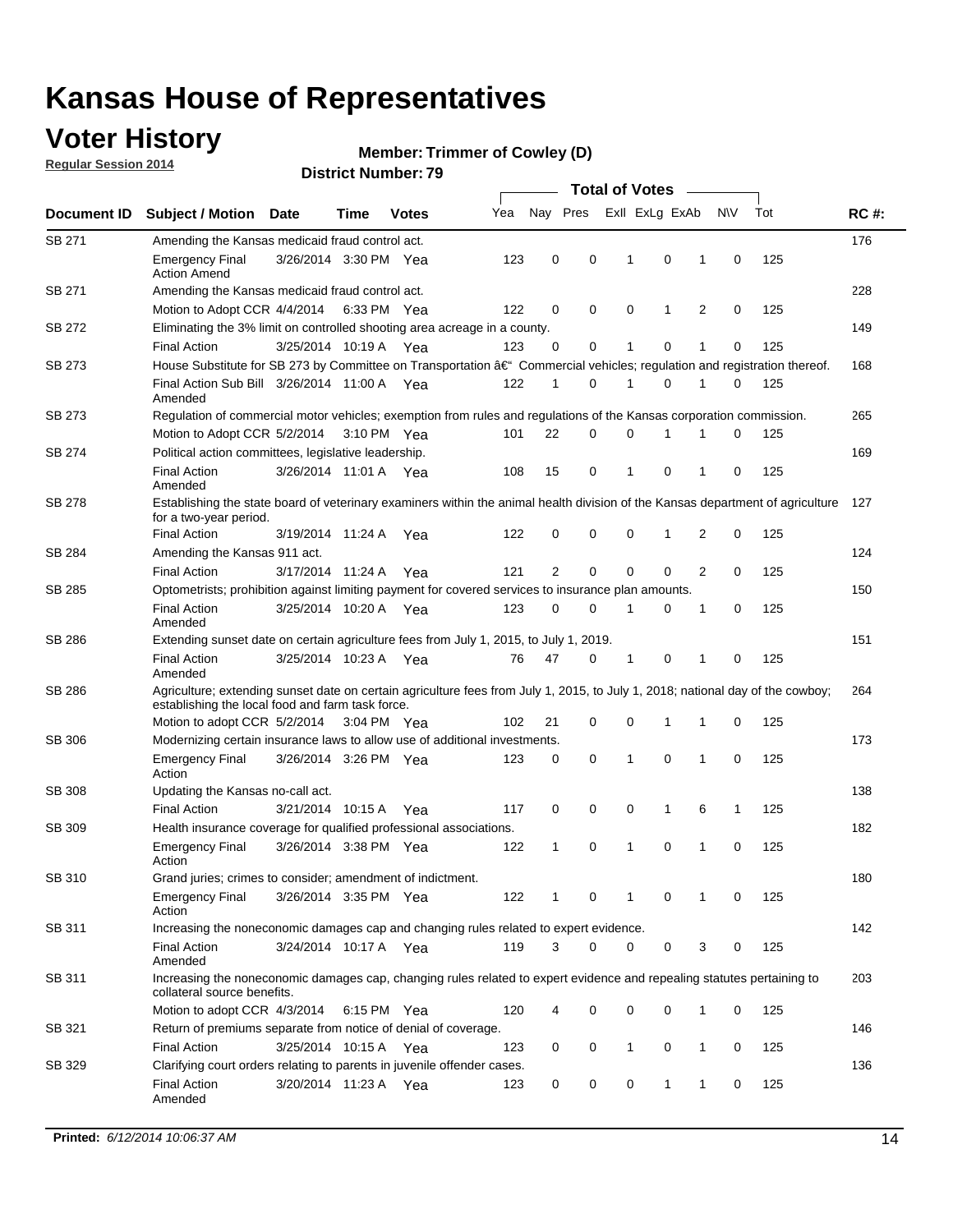### **Voter History**

**Regular Session 2014**

**Member: Trimmer of Cowley (D)** 

| <b>District Number: 79</b> |
|----------------------------|
|                            |

|                    |                                                                                                                                                                    |                       |             |              |     |              |   | <b>Total of Votes</b> |                |              |           |     |             |
|--------------------|--------------------------------------------------------------------------------------------------------------------------------------------------------------------|-----------------------|-------------|--------------|-----|--------------|---|-----------------------|----------------|--------------|-----------|-----|-------------|
| <b>Document ID</b> | <b>Subject / Motion Date</b>                                                                                                                                       |                       | Time        | <b>Votes</b> | Yea | Nay Pres     |   |                       | Exll ExLg ExAb |              | <b>NV</b> | Tot | <b>RC#:</b> |
| SB 329             | Clarifying court orders relating to parents in juvenile offender cases and changing the statute of limitations on certain juvenile<br>offenses.                    |                       |             |              |     |              |   |                       |                |              |           |     | 242         |
|                    | Motion to adopt CCR 4/30/2014 3:23 PM Yea                                                                                                                          |                       |             |              | 122 | 1            | 0 | 1                     | 1              | 0            | 0         | 125 |             |
| <b>SB 344</b>      | Special permits, oversized loads, transportation of hay or feed stuffs.                                                                                            |                       |             |              |     |              |   |                       |                |              |           |     | 152         |
|                    | <b>Final Action</b><br>Amended                                                                                                                                     | 3/25/2014 10:24 A     |             | Yea          | 122 | $\mathbf{1}$ | 0 | 1                     | $\mathbf 0$    | 1            | 0         | 125 |             |
| SB 349             | Boiler safety act; deputy inspectors.                                                                                                                              |                       |             |              |     |              |   |                       |                |              |           |     | 128         |
|                    | <b>Final Action</b><br>Amended                                                                                                                                     | 3/19/2014 11:25 A     |             | Yea          | 119 | 3            | 0 | 0                     | 1              | 2            | 0         | 125 |             |
| SB 349             | Board of technical professions; recodification of professions and scope of practice, other; boiler safety act, deputy<br>inspectors.                               |                       |             |              |     |              |   |                       |                |              |           |     | 215         |
|                    | Motion to Adopt CCR 4/4/2014                                                                                                                                       |                       | 10:02 A     | Yea          | 112 | 11           | 0 | 1                     | 0              | 1            | 0         | 125 |             |
| SB 351             | Vehicle identification numbers; penalties; damages.                                                                                                                |                       |             |              |     |              |   |                       |                |              |           |     | 153         |
|                    | <b>Final Action</b>                                                                                                                                                | 3/25/2014 10:25 A     |             | Yea          | 123 | 0            | 0 | 1                     | 0              | 1            | 0         | 125 |             |
| SB 357             | Increasing the number of allowable hunter education deferrals.                                                                                                     |                       |             |              |     |              |   |                       |                |              |           |     | 154         |
|                    | <b>Final Action</b><br>Amended                                                                                                                                     | 3/25/2014 10:26 A     |             | Yea          | 97  | 26           | 0 | 1                     | 0              | 1            | 0         | 125 |             |
| SB 357             | Authorizing land purchases by the state; amending process state uses to address seized wildlife; increasing the number of<br>allowable hunter education deferrals. |                       |             |              |     |              |   |                       |                |              |           |     | 275         |
|                    | Motion to Adopt CCR 5/2/2014                                                                                                                                       |                       | 7:53 PM Yea |              | 113 | 11           | 0 | 0                     | $\mathbf 0$    | 1            | 0         | 125 |             |
| SB 359             | Relating to asbestos-related liability.                                                                                                                            |                       |             |              |     |              |   |                       |                |              |           |     | 177         |
|                    | <b>Emergency Final</b><br>Action                                                                                                                                   | 3/26/2014 3:32 PM Nay |             |              | 94  | 29           | 0 | 1                     | $\mathbf 0$    | 1            | 0         | 125 |             |
| <b>SB 367</b>      | Creating the student data privacy act.                                                                                                                             |                       |             |              |     |              |   |                       |                |              |           |     | 186         |
|                    | <b>Emergency Final</b><br><b>Action Amend</b>                                                                                                                      | 3/26/2014 3:43 PM Yea |             |              | 119 | 4            | 0 | 1                     | $\mathbf 0$    | $\mathbf{1}$ | 0         | 125 |             |
| SB 367             | Creating the student data privacy act.                                                                                                                             |                       |             |              |     |              |   |                       |                |              |           |     | 245         |
|                    | Motion to adopt CCR 4/30/2014 3:41 PM Yea                                                                                                                          |                       |             |              | 123 | 0            | 0 | 1                     |                | $\mathbf 0$  | 0         | 125 |             |
| SB 371             | Amending employment security law regarding disposition of penalty funds and disclosure of confidential information.                                                |                       |             |              |     |              |   |                       |                |              |           |     | 129         |
|                    | <b>Final Action</b>                                                                                                                                                | 3/19/2014 11:27 A     |             | Nav          | 90  | 32           | 0 | 0                     | 1              | 2            | 0         | 125 |             |
| <b>SB 372</b>      | Amending the shared work unemployment compensation program; layoff aversion.                                                                                       |                       |             |              |     |              |   |                       |                |              |           |     | 155         |
|                    | <b>Final Action</b>                                                                                                                                                | 3/25/2014 10:28 A     |             | Yea          | 123 | 0            | 0 | 1                     | 0              | 1            | 0         | 125 |             |
| SB 402             | Amending statutes related to the Kansas criminal justice information system committee.                                                                             |                       |             |              |     |              |   |                       |                |              |           |     | 178         |
|                    | <b>Emergency Final</b><br>Action                                                                                                                                   | 3/26/2014 3:33 PM Yea |             |              | 123 | 0            | 0 | 1                     | 0              | 1            | 0         | 125 |             |
| SB 423             | Authorizing Department of Administration to sell Landon and Eisenhower state office buildings.                                                                     |                       |             |              |     |              |   |                       |                |              |           |     | 233         |
|                    | <b>Final Action</b><br>Amended                                                                                                                                     | 4/5/2014              | 10:28 A     | Nay          | 66  | 55           | 0 | 0                     | 0              | 4            | 0         | 125 |             |
| SB 424             | Amending the statutory requirements for a valid hospital lien.                                                                                                     |                       |             |              |     |              |   |                       |                |              |           |     | 183         |
|                    | <b>Emergency Final</b><br>Action                                                                                                                                   | 3/26/2014 3:39 PM Yea |             |              | 115 | 8            | 0 | 1                     | 0              | 1            | 0         | 125 |             |
| SCR 1618           | Substitute for SCR 1618 by Committee on Federal and State Affairs -- State constitutional amendment authorizing raffles.                                           |                       |             |              |     |              |   |                       |                |              |           |     | 170         |
|                    | Final Action Sub Bill 3/26/2014 11:06 A Yea                                                                                                                        |                       |             |              | 102 | 19           | 2 | 1                     | $\mathbf 0$    | 1            | 0         | 125 |             |
| SCR 1620           | Port authority; creation in Stafford, Kansas.                                                                                                                      |                       |             |              |     |              |   |                       |                |              |           |     | 234         |
|                    | <b>Final Action</b>                                                                                                                                                | 4/5/2014              | 10:29 A     | Yea          | 121 | 0            | 0 | 0                     | 0              | 4            | 0         | 125 |             |